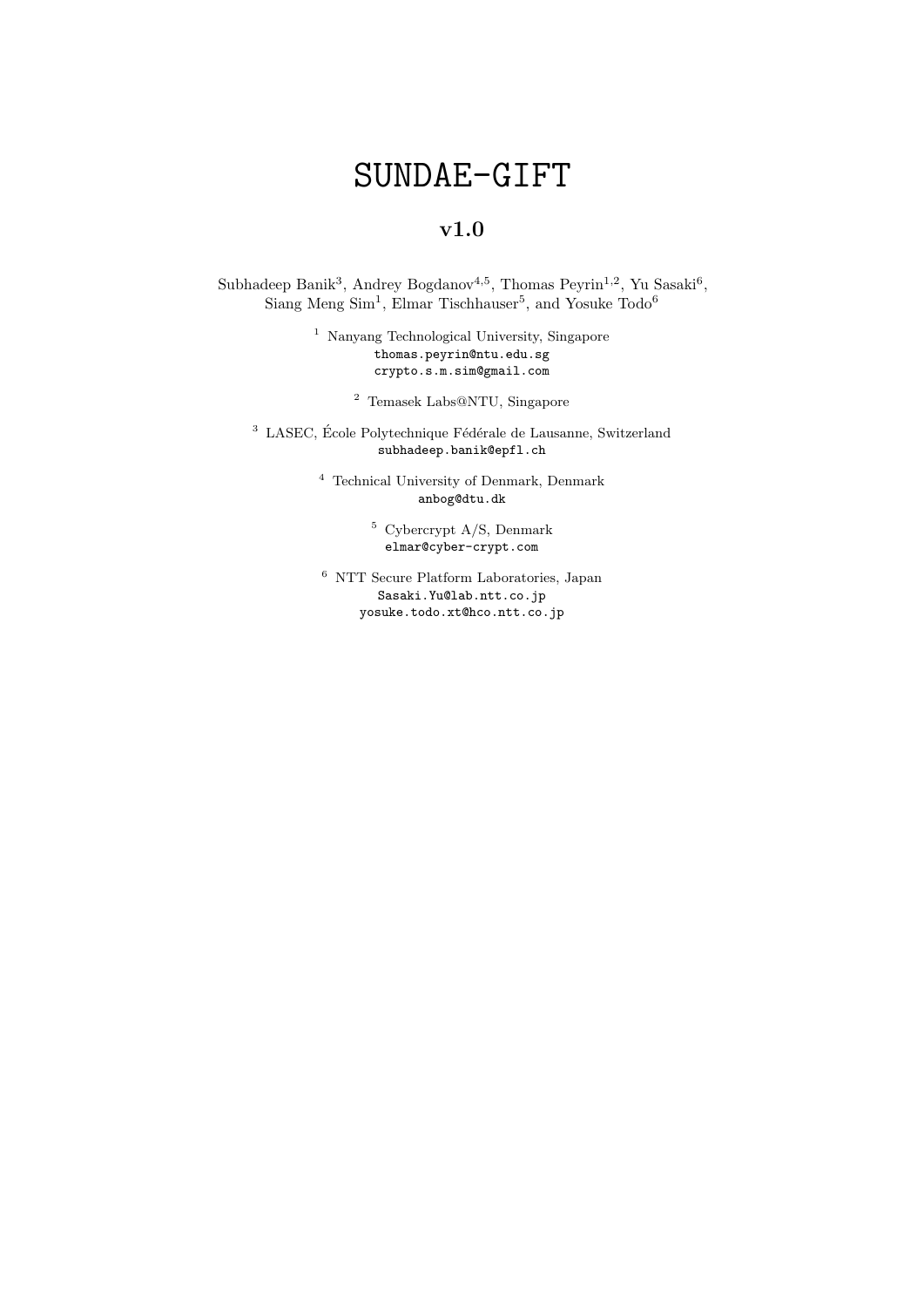# Table of Contents

|                |                  | 3              |
|----------------|------------------|----------------|
| $\overline{2}$ |                  | $\overline{4}$ |
|                | 2.1              | $\overline{4}$ |
|                | 22               | 5              |
|                | 2.3              | 6              |
|                | 2.4              | 10             |
|                | 2.5              | 12             |
| 3              |                  | 14             |
|                | 3.1              | 14             |
|                | 3.2 <sub>1</sub> | 14             |
| $\overline{4}$ |                  | 15             |
|                | 41               | 15             |
|                | 4.2              | 17             |
|                | 4.3              | 17             |
|                | 4.4              | 17             |
|                | 4.5              | 18             |
| 5.             |                  | 19             |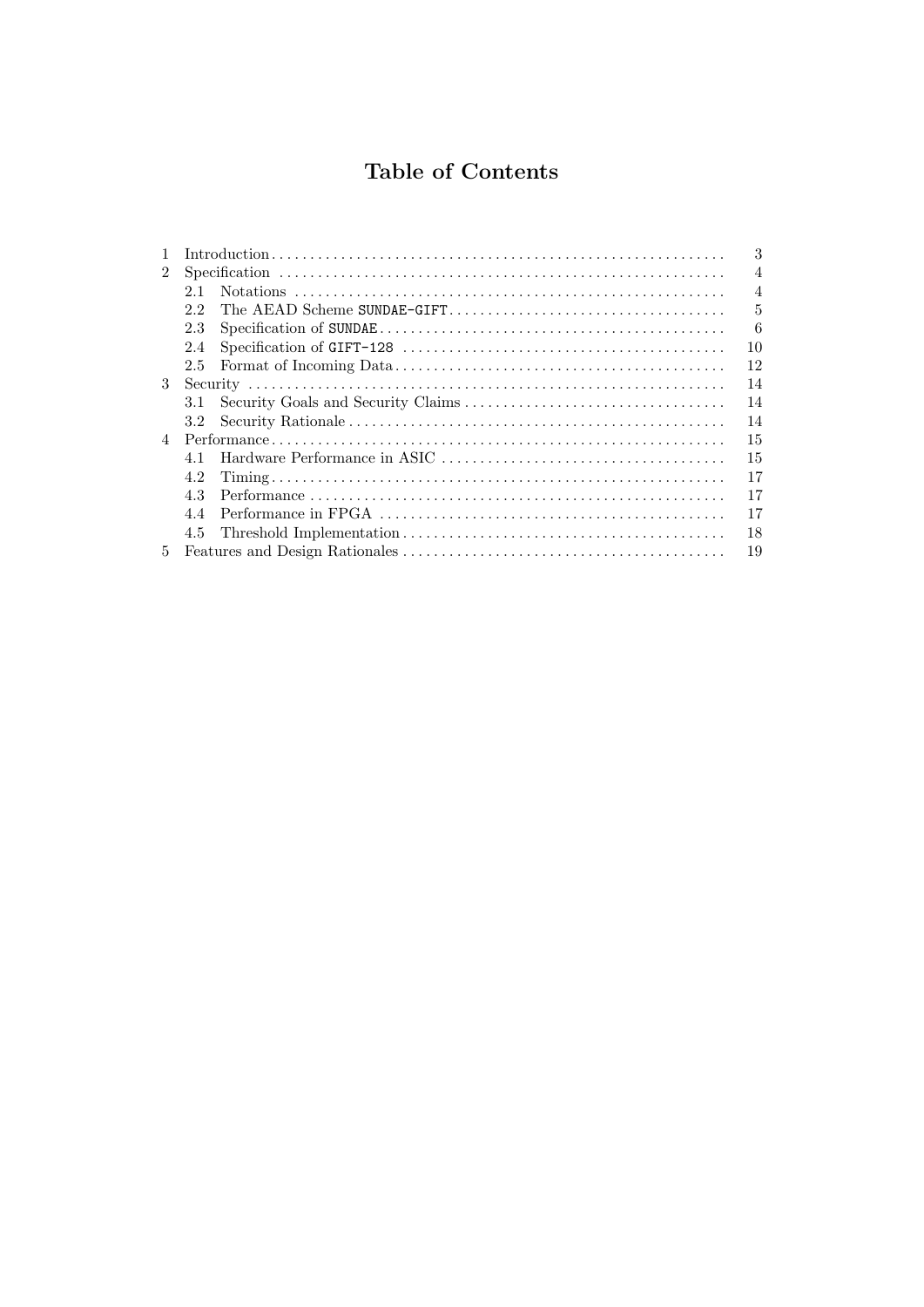#### <span id="page-2-0"></span>1 Introduction

Lightweight block cipher design is one of the most mature research areas, with constructions going back to 2007, optimizing for a variety of efficiency goals such as latency  $[11]$ , area  $[15]$ , and energy [\[3\]](#page-19-0). Although optimizing block cipher design is an important first step, block ciphers on their own are only building blocks, and should be used in modes of operation to achieve security. In particular, ensuring data confidentiality and authenticity is done using an authenticated encryption (AE) mode of operation.

Even if a block cipher is ideally suited to a given environment when considered in isolation, it could be used in an AE mode of operation which erases many of the block cipher's benefits. In fact, AE modes are often not designed to account for the different requirements imposed by lightweight settings. The mode might require two separate, independent keys, as with SIV [\[30\]](#page-21-0), a state size of at least thrice that of the underlying block size, as with COPA [\[2\]](#page-19-1), or multiple initial block cipher calls before it can start processing data, like in EAX [\[12\]](#page-20-2).

Exceptions include the AE modes CLOC [\[21\]](#page-20-3), JAMBU [\[33\]](#page-21-1), and COFB [\[16\]](#page-20-4), which try to reduce state size and number of block cipher calls to optimize for short messages. However, the challenges imposed by constrained environments are not limited to efficiency constraints, as fundamental security assumptions might be difficult to guarantee as well. For example, devices might lack proper randomness sources, or have limited secure storage to maintain state, in which case they might not be able to generate the nonces necessary to ensure that modes such as CLOC, JAMBU, and COFB maintain security. In such cases, algorithms which provide more robust security are better, such as nonce-misuse resistant AE [\[30\]](#page-21-0), as they do not fail outright in the wrong conditions.

An efficient nonce-misuse resistant dedicated instantiation of SIV called GCM-SIV was proposed by Gueron and Lindell at CCS 2015 [\[19\]](#page-20-5). While it attains very competitive performance in software on recent Intel architectures, it requires full multiplications in  $GF(2^{128})$ , which makes the scheme unattractive in hardware and on resource-constrained platforms. The importance of good implementation characteristics on all platforms was already pointed out in [\[25\]](#page-20-6): the same cryptographic algorithms used on the small devices of the Internet of Things also have to be employed on the servers that are communicating with them. Crucially, however, the few designs explicitly aiming at being simultaneously efficient on lightweight as well as high-performance platforms such as [\[14,](#page-20-7)[24\]](#page-20-8) do not provide nonce-misuse resistant authenticated encryption.

We introduce an AE mode of operation, SUNDAE-GIFT, which

- 1. competes with CLOC and JAMBU in number of block cipher calls for short messages,
- 2. improves over those algorithms and COFB in terms of state size,
- 3. provides maximal robustness to a lack of proper randomness or secure state, and
- 4. simultaneously offers good implementation characteristics on lightweight and highperformance platforms.

SUNDAE-GIFT is based on the mode of operation SUNDAE [\[4\]](#page-19-2), introduced in ToSC 2019. We choose the block cipher GIFT-128 [\[9\]](#page-19-3) as the underlying block cipher because of the natural advantages it offers on lightweight platforms. GIFT improves over PRESENT in both security and efficiency. Interestingly, GIFT offers extremely good performances and even surpasses both SKINNY and SIMON for round-based implementations (see Table [1\)](#page-3-2). This indicates that GIFT is probably the cipher the most suited for the very important low-energy consumption use cases. Due to its simplicity and natural bitslice organisation of the inner data flow, our cipher is very versatile and performs also very well on software, reaching similar performances as SIMON [\[9\]](#page-19-3), the current fastest lightweight candidate on software.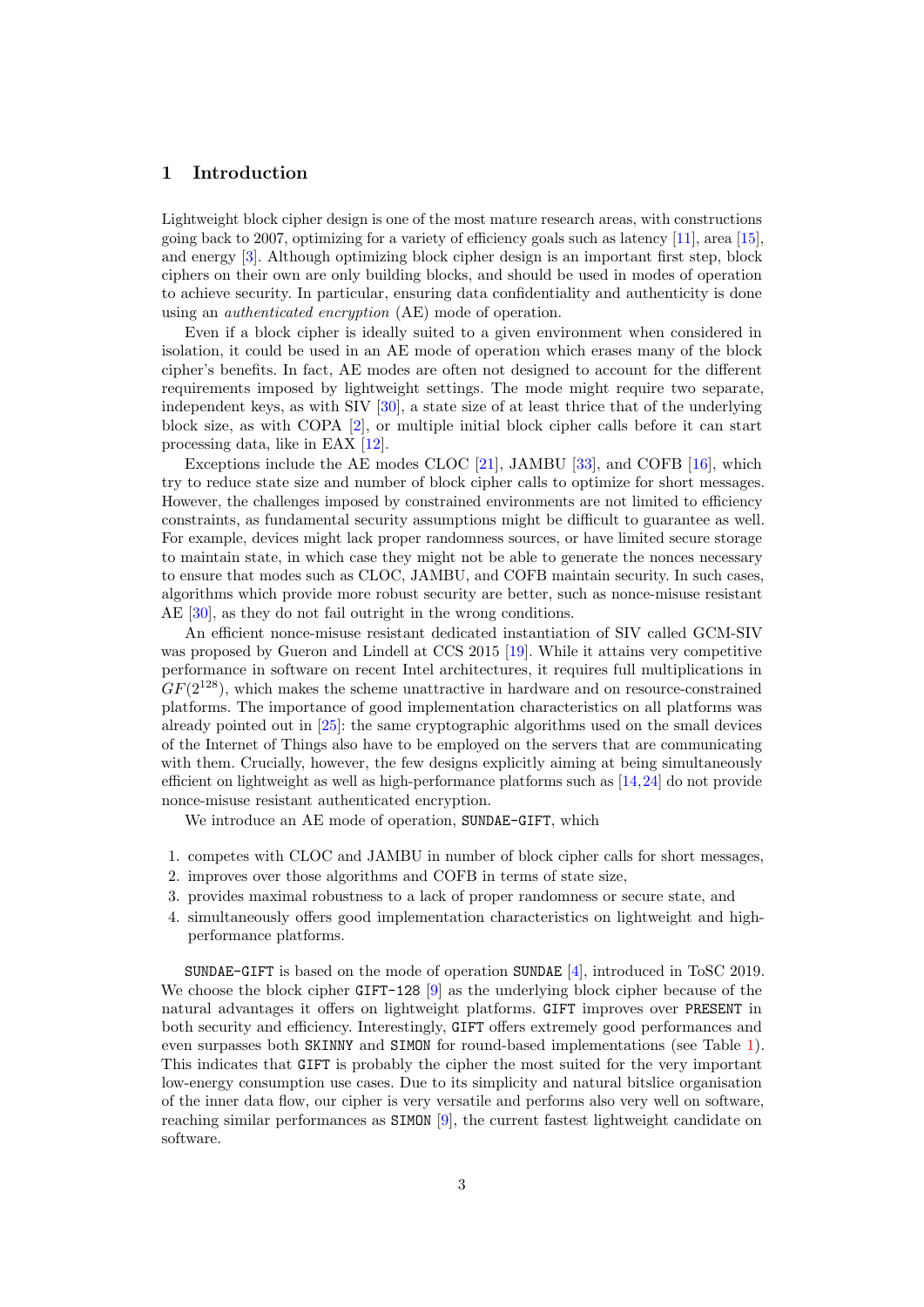<span id="page-3-2"></span>Table 1: Hardware performances of round-based implementations of PRESENT, SKINNY, SIMON and our new cipher GIFT, synthesized with STM 90nm Standard cell library.

|                | Area<br>(GE) | Delay<br>(ns) | Cycles | $TP_{MAX}$<br>(MBit/s) | Power $(\mu W)$<br>(@10MHz) | Energy<br>(pJ) |
|----------------|--------------|---------------|--------|------------------------|-----------------------------|----------------|
| GIFT-64-128    | 1345         | 1.83          | 29     | 1249.0                 | 74.8                        | 216.9          |
| SKINNY-64-128  | 1477         | 1.84          | 37     | 966.2                  | 80.3                        | 297.0          |
| PRESENT 64/128 | 1560         | 1.63          | 33     | 1227.0                 | 71.1                        | 234.6          |
| SIMON 64/128   | 1458         | 1.83          | 45     | 794.8                  | 72.7                        | 327.3          |
| GIFT-128-128   | 1997         | 1.85          | 41     | 1729.7                 | 116.6                       | 478.1          |
| SKINNY-128-128 | 2104         | 1.85          | 41     | 1729.7                 | 132.5                       | 543.3          |
| SIMON 128/128  | 2064         | 1.87          | 69     | 1006.6                 | 105.6                       | 728.6          |

For the rest of this document, we refer the SUNDAE publication in ToSC2018 [\[4\]](#page-19-2) as the SUNDAE paper and the GIFT article posted on Cryptology ePrint Archive [\[10\]](#page-19-4) (the full version of the publication in CHES2017 [\[9\]](#page-19-3)) as the GIFT paper.

#### <span id="page-3-0"></span>2 Specification

#### <span id="page-3-1"></span>2.1 Notations

Unless specified otherwise, all sets are finite. If  $X$  is a set, then  $X^n$  is the set of length-n sequences of X,  $X^{\leq q}$  the set of sequences of X of length not greater than q including the empty sequence, and  $X^*$  the set of finite-length sequences of X. If  $X \in X^*$ , then |X| is its length. Given  $X, Y \in \mathsf{X}^*$ , concatenation of X and Y is denoted  $X||Y$ , or simply XY when no confusion arises.

The notation  $x \mapsto y$  is used to denote a function which maps the symbol x on the left to the symbol y on the right. If f is a function with domain  $X \times Y$ , then we write  $f(X, Y)$ and  $f_X(Y)$  interchangeably, and use the notation  $f_X$  to denote the function obtained by fixing the first input of  $f$  to  $X$ .

Throughout the paper,  $n = 128$  denotes *block size*. The set of *blocks* is  $\{0, 1\}^{\leq n}$ , and  $B := \{0,1\}^n$  denotes the subset of *complete* blocks, with all other blocks called *incomplete*. The element  $0^n \in \mathsf{B}$  denotes the complete block consisting of only zeroes.

The empty string is denoted  $\varepsilon$ . Given two equal-length elements  $X, Y \in \{0,1\}^*, X \oplus Y$ denotes their bitwise XOR. If  $X \in \{0,1\}^*$ , then  $\lfloor X \rfloor_m$  denotes truncating X to the m most significant bits of  $X$ . Splitting a non-empty string  $X$  into blocks is done by computing its block length  $\ell$ , which is the smallest integer greater than or equal to  $|X|/n$ , and processing  $X$  as

$$
X[1]X[2]\cdots X[\ell-1]X[\ell] \xleftarrow{n} X
$$

where  $|X[i]| = n$  for  $1 \leq i \leq \ell$ , and  $0 \leq |X[\ell]| \leq n$ .

A 128-bit block  $X \in \mathsf{B}$  can further be expressed as 4 32-bit segments, 8 16-bit words, 16 bytes or 128 bits as follows

$$
S_0 S_1 S_2 S_3 \xleftarrow{32} X
$$
  
\n
$$
W_0 W_1 \cdots W_6 W_7 \xleftarrow{16} X
$$
  
\n
$$
B_0 B_1 \cdots B_{14} B_{15} \xleftarrow{8} X
$$
  
\n
$$
b_{127} b_{126} \cdots b_1 b_0 \xleftarrow{1} X,
$$

where  $b_{127}$  being the most significant bit of  $X[i]$ . Note that only the indexing of the bits is in the reverse order.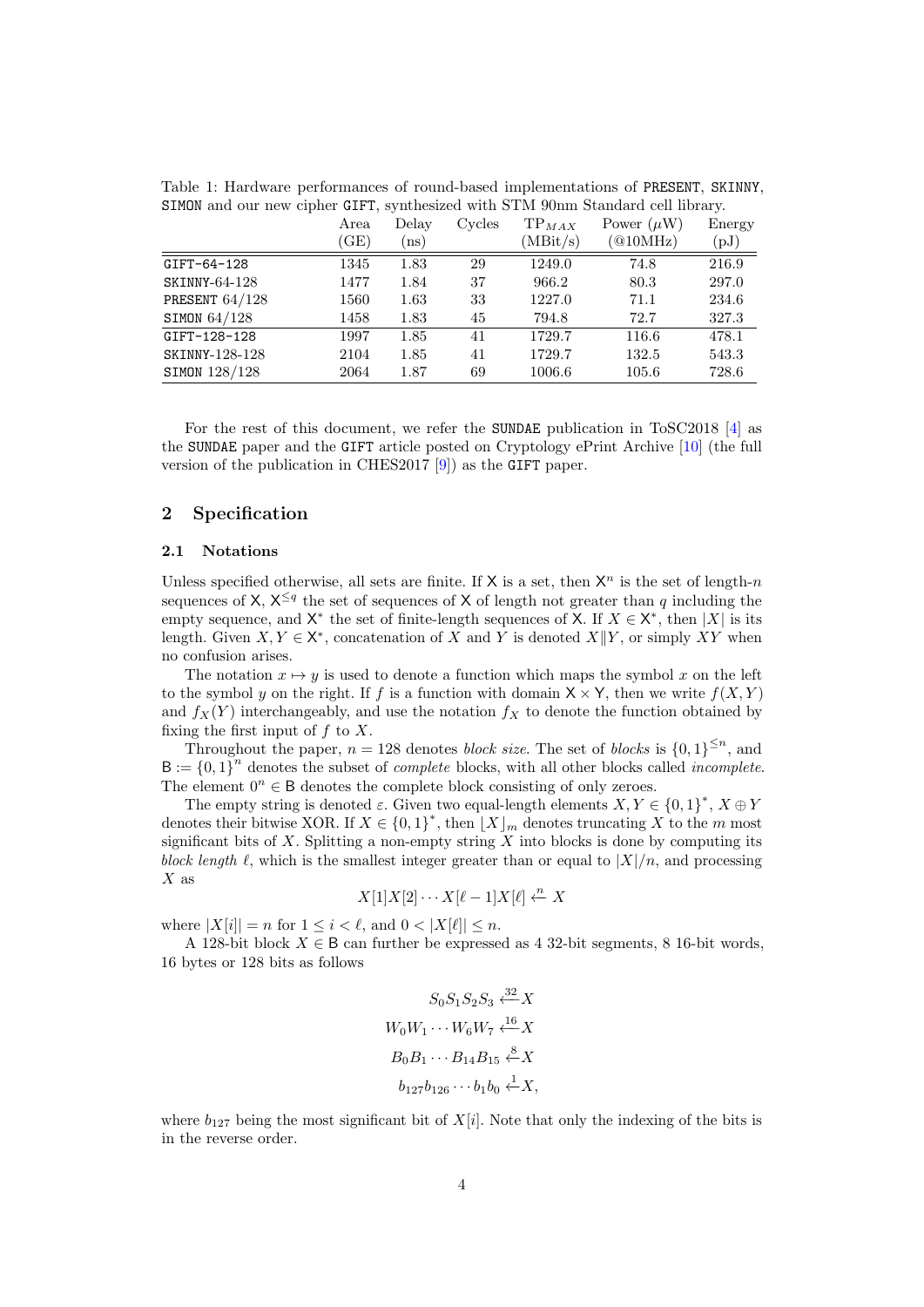**Padding.** The function pad :  $\{0,1\}^{\leq n} \to \mathsf{B}$  pads an incomplete block X with a 1 followed by  $127 - |X|$  zeroes, and leaves complete blocks as-is:

$$
\operatorname{pad}(X) = \begin{cases} X \parallel 10^{127 - |X|} & \text{if } |X| < n \\ X & \text{otherwise} \end{cases}
$$

**Multiplier.** Given  $X \in \mathsf{B}$ , we let  $2 \times X$  and  $4 \times X$  denote multiplications defined as the following

$$
2 \times (B_0 \|B_1\| \cdots \|B_{15}) = B_1 \|B_2\| \cdots \|B_{10}\|B_{11} \oplus B_0 \|B_{12}\|B_{13} \oplus B_0 \|B_{14}\|B_{15} \oplus B_0 \|B_{0},
$$

and  $4 \times X = 2 \times (2 \times X)$ .

Block Cipher Encryption. The function  $E: K \times B \rightarrow B$  denotes GIFT-128 encryption, with  $K := \{0,1\}^{128}$  the set of keys.

**Conditional.** The expression  $a \t? b : c$  evaluates to b if a is true and c otherwise.

#### <span id="page-4-0"></span>2.2 The AEAD Scheme SUNDAE-GIFT

As the name suggested, SUNDAE-GIFT is a family of AEAD schemes that is based on the AEAD scheme SUNDAE with GIFT-128 as the underlying block cipher.

Parameter Sets. There are four members in the SUNDAE-GIFT family, as seen in the following

| Member   | Name                         | Nonce length Key length Tag length |     |     |
|----------|------------------------------|------------------------------------|-----|-----|
|          | $1$ (primary) SUNDAE-GIFT-96 | 96                                 | 128 | 128 |
| $\Omega$ | SUNDAE-GIFT-0                |                                    | 128 | 128 |
| 3        | SUNDAE-GIFT-128              | 128                                | 128 | 128 |
| 4        | SUNDAE-GIFT-64               | 64                                 | 128 | 128 |

Notice that SUNDAE-GIFT-0 is the original SUNDAE scheme presented in the SUNDAE paper which does not require a nonce.

The members are arranged in the order of preference and potential use-case. The primary member, SUNDAE-GIFT-96, satisfies the requirements set by NIST. Next, member 2, SUNDAE-GIFT-0, is preferred as it removes the overhead for sending a nonce, which is nonnegligible overhead cost for small messages. Subsequently, we believe that the use-case of 128-bit nonce is more common than 64-bit nonce, hence the ordering of SUNDAE-GIFT-128 and SUNDAE-GIFT-64.

Modification of the existing mode and primitive There is sight modifications to SUNDAE (see Section [2.3\)](#page-5-0) as compared to the specification in SUNDAE paper but only for the purpose to accommodate fixed length nonce as specified in the NIST requirement. There is no modification to the GIFT-128 algorithm, apart from some update in the notations and a new perspective of viewing the incoming data (see Section [2.4](#page-9-0) and [2.5\)](#page-11-0).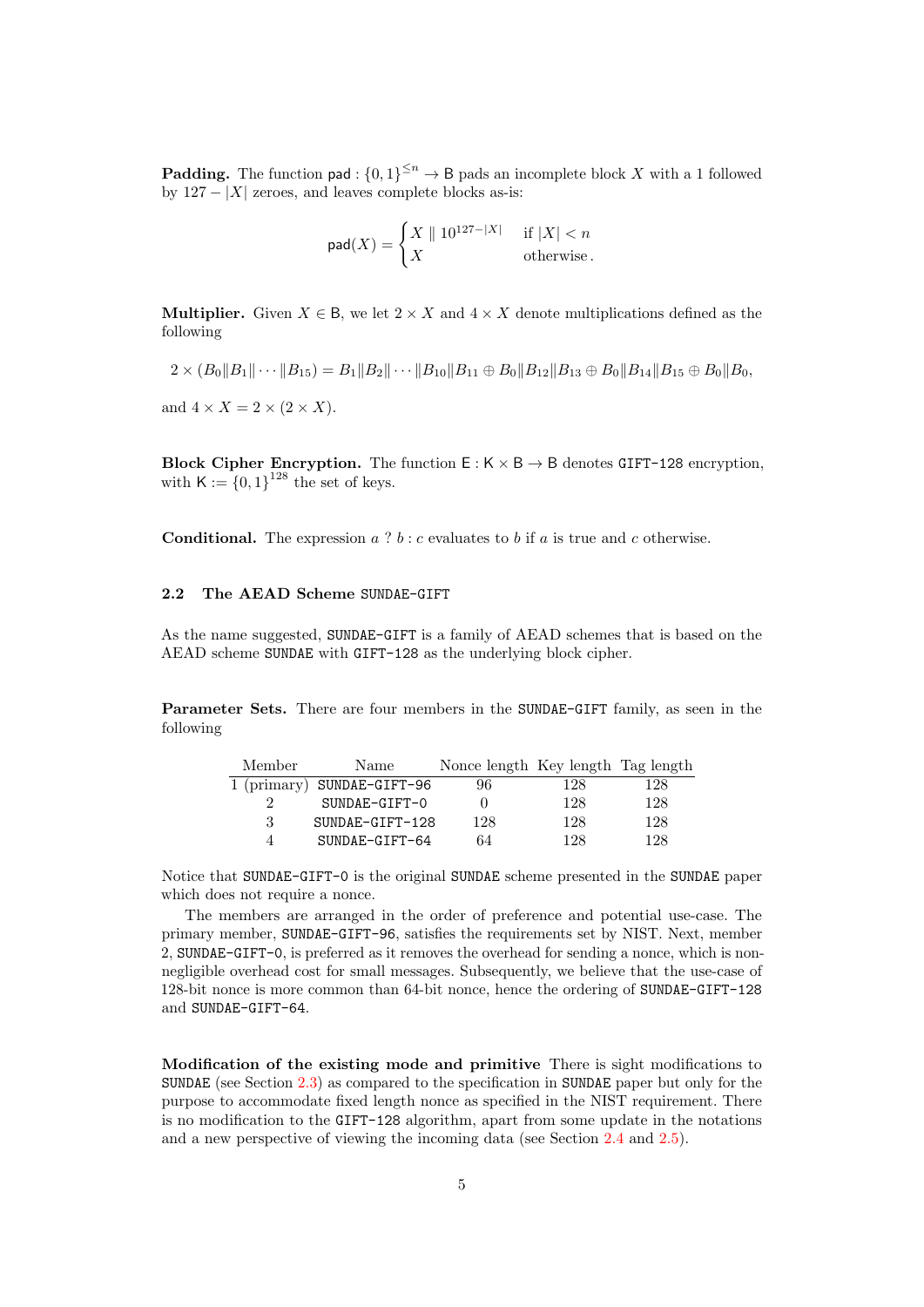#### <span id="page-5-0"></span>2.3 Specification of SUNDAE

SUNDAE consists of an encryption algorithm and a decryption algorithm. It is parametrized by a block cipher, which in this document is GIFT-128 with a key set  $\mathsf{K} := \{0,1\}^{128}$  and block size  $n = 128$ . The encryption algorithm enc takes as input a key  $K \in \mathsf{K}$ , an associated data  $A \in \{0,1\}^*$ , and a message  $M \in \{0,1\}^*$ . Depending on the variant, SUNDAE may accept a fixed length nonce  $N$  (details to follow) which is prepended to and regarded as part of the associated data  $A$ . Thus, for simplicity, we omit the notation  $N$  and let  $A \leftarrow N||A$ . It outputs a ciphertext  $C \in \{0,1\}^{n+|M|}$ , where the first n bits of the ciphertext are interpreted as a tag T. The decryption algorithm dec takes as input a key  $K \in \mathsf{K}$ , an associated data  $A \in \{0,1\}^*$ , and a ciphertext  $C \in \{0,1\}^n \times \{0,1\}^*$ , and outputs  $M \in \{0,1\}^{|C|-n}$ , or the error symbol  $\perp$  if verification is not successful. The encryption and decryption algorithms are such that for all  $K \in K$ ,  $A \in \{0,1\}^*$ ,  $M \in \{0,1\}^*$ , with  $|A| + |M| \geq 0,$ 

$$
\mathsf{dec}_K\big(A,\mathsf{enc}_K(A,M)\big)=M\,.
$$

The key  $K \in \mathsf{K}$  is assumed uniformly at random from K. After fixing a key, uniqueness should be guaranteed of each pair  $(A, M)$  of associated data and message input; associated data can be repeated if the message is changed, and message input may be repeated if the associated data is changed. Caution must be taken so that intermediate values used during encryption and decryption are not leaked. In particular, unverified plaintext from the decryption algorithm should not be released [\[1\]](#page-19-5).

Fig. [1](#page-8-0) gives a diagram of encryption. All block cipher calls are performed with a fixed key  $K$ . Both encryption and decryption algorithms only use the "forward" block cipher  $E_K$ , hence the decryption algorithm of the block cipher is not required.

Encryption Algorithm The encryption algorithm performs the first pass of the associated data and message to produce the tag. After which, the tag is used to encrypt the message to produce the ciphertext.

Initialization. An initial block  $B = b_{127}b_{126}b_{125}b_{124}||0^{124}$  is defined depending on the variant and input parameters, where

$$
b_{127} = \begin{cases} 0 & \text{if } |A| = 0\\ 1 & \text{otherwise} \end{cases}
$$

$$
b_{126} = \begin{cases} 0 & \text{if } |M| = 0\\ 1 & \text{otherwise} \end{cases}
$$

$$
b_{125}b_{124} = \begin{cases} 00 & \text{if } |N| = 0\\ 01 & \text{if } |N| = 64\\ 10 & \text{if } |N| = 96\\ 11 & \text{if } |N| = 128 \end{cases}
$$

Note that if the nonce is non-empty,  $|N| > 0$ , then naturally  $b_{127} = 1$  as the nonce is part of the associated data.

Next, a block cipher call is made to produce the initial chaining value V.

$$
V \leftarrow \mathsf{E}_K(B)
$$

If there is no associated data and message, the encryption is completed and  $V$  is outputted as tag,  $T = V$ .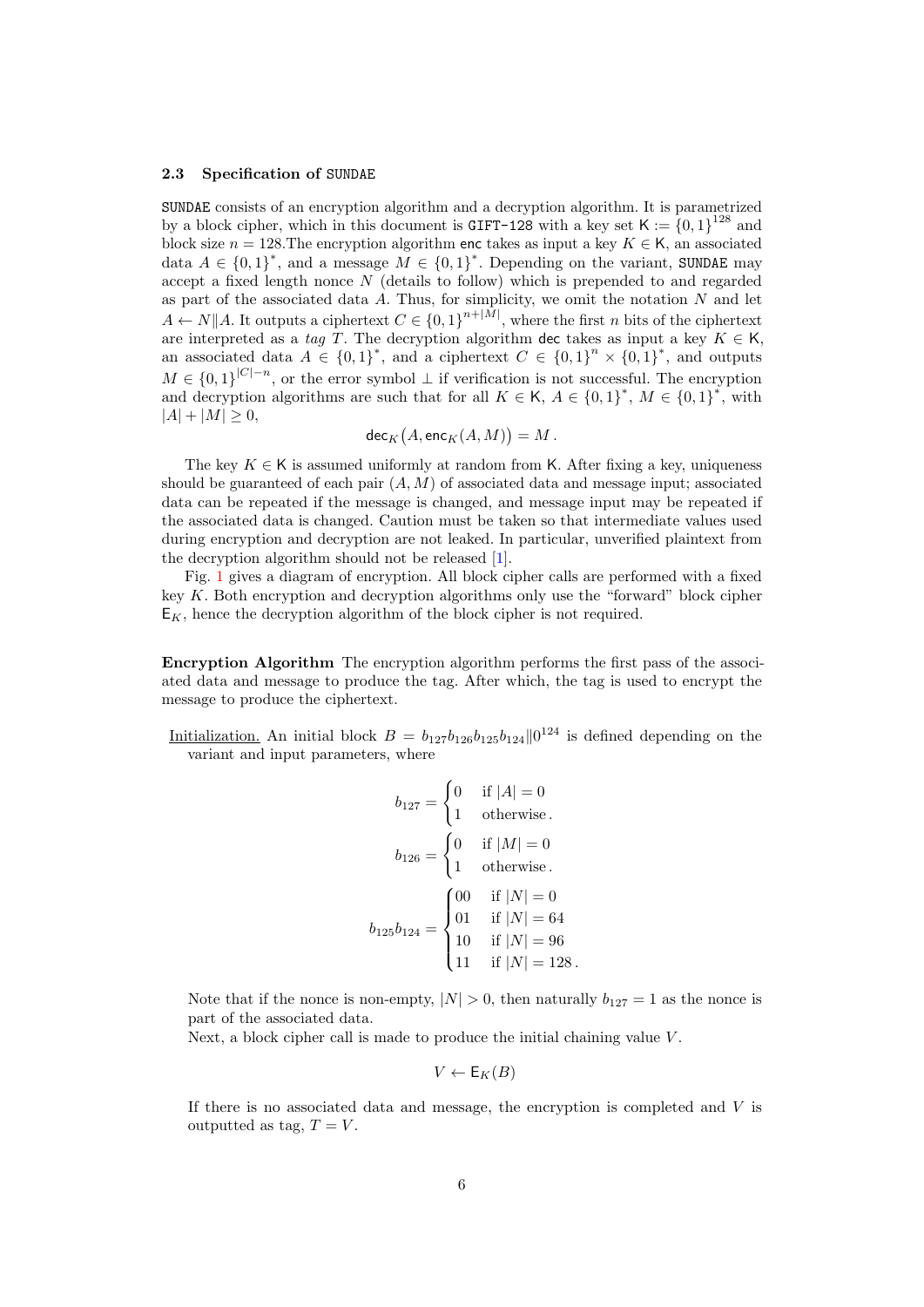Processing associated data. If the associated data A is empty, this step is skipped and proceed to processing message directly. If  $A$  is non-empty, it is partitioned into  $n$ -bit blocks,

$$
A[1]A[2]\cdots A[\ell_A] \stackrel{n}{\leftarrow} A.
$$

For the first  $\ell_A - 1$  blocks, it is XORed to V followed by another block cipher call.

$$
V \leftarrow \mathsf{E}_K(V \oplus A[i]), \ \forall i \in \{1, \ldots, \ell_A - 1\}.
$$

For the last block  $A[\ell_A]$ , it is first padded before XORing to V, and V is updated by some multiplication depending on the length of  $A[\ell_A]$ .

$$
V \leftarrow \mathsf{E}_K(m \times (V \oplus \mathsf{pad}(A[\ell_A]))) \text{, where } m = \begin{cases} 2 & \text{if } |A[\ell_A]| < n \\ 4 & \text{otherwise.} \end{cases}
$$

If the message  $M$  is empty, then the encryption is completed and  $V$  is outputted as tag  $T = V$  which is like a MAC for the associated data.

Processing message. The message  $M$  is partitioned into  $n$ -bit blocks,

$$
M[1]M[2]\cdots M[\ell_M]\stackrel{n}{\leftarrow} M.
$$

For the first  $\ell_M - 1$  blocks, it is XORed to V followed by another block cipher call.

$$
V \leftarrow \mathsf{E}_K(V \oplus M[i]), \ \forall i \in \{1, \ldots, \ell_M - 1\}.
$$

For the last block  $M[\ell_M]$ , it is first padded before XORing to V, and V is updated by some multiplication depending on the length of  $M[\ell_M]$ .

$$
V \leftarrow \mathsf{E}_K(m \times (V \oplus \mathsf{pad}(M[\ell_M]))) \text{, where } m = \begin{cases} 2 & \text{if } |M[\ell_M]| < n \\ 4 & \text{otherwise.} \end{cases}
$$

Extracting tag. The tag  $T$  is assigned with the chaining value  $V$ .

$$
T \leftarrow V
$$

Encrypting message. The message blocks are encrypted block by block without padding as follows

$$
V \leftarrow \mathsf{E}_K(V)
$$
  

$$
C[i] \leftarrow [\mathsf{E}_K(V)]_{|M[i]|} \oplus M[i] \quad \forall i \in \{1, \dots, \ell_M\}.
$$

Finally, the tag and ciphertext blocks are concatenated and outputted as the ciphertext C.

$$
C \leftarrow TC[1]C[2] \cdots C[\ell_M]
$$

Decryption Algorithm The decryption algorithm first decrypts the ciphertext with the given tag before processing the associated data and decrypted message to produce another tag for verification.

Extracting tag. The ciphertext  $C$  is partitioned into  $n$ -bit blocks,

$$
C[1]C[2]\cdots C[\ell_C] \stackrel{n}{\leftarrow} C.
$$

The first block of C is taken as the chaining value  $V \leftarrow C[1]$ .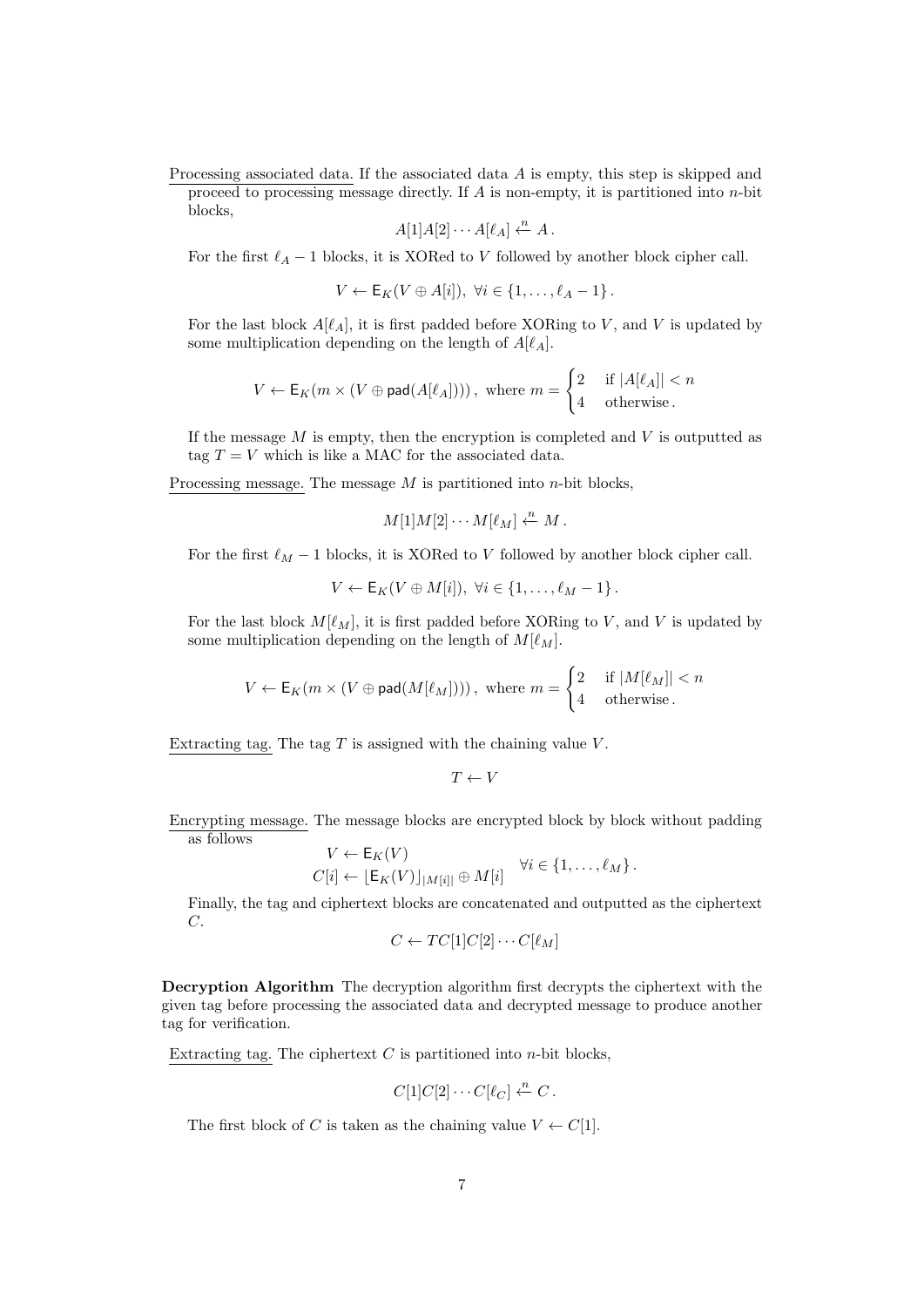Decrypting message. If  $|C| = n$ , then this step is skipped and proceed to generating the tag. Otherwise, the decryption is similar to the encryption,

$$
V \leftarrow \mathsf{E}_K(V)
$$
  

$$
M[i-1] \leftarrow [\mathsf{E}_K(V)]_{|C[i]|} \oplus C[i] \quad \forall i \in \{2,\ldots,\ell_C\}.
$$

- Generating tag. The exact same steps in the encryption algorithm, from "initialization" to "extracting tag", are performed to generate a new tag  $T'$  based on the associated data and decrypted message.
- Verifying tag. If the new tag does not match the given tag, i.e.  $T' \neq C[1]$ , the verification fails and there will be null output  $\bot$ . Otherwise, the decrypted message blocks (if any) are concatenated and outputted as the decrypted message M.

$$
M \leftarrow \begin{cases} M[1] \cdots M[\ell_C - 1] & \text{if } |C| > n \\ \varepsilon & \text{otherwise} \end{cases}
$$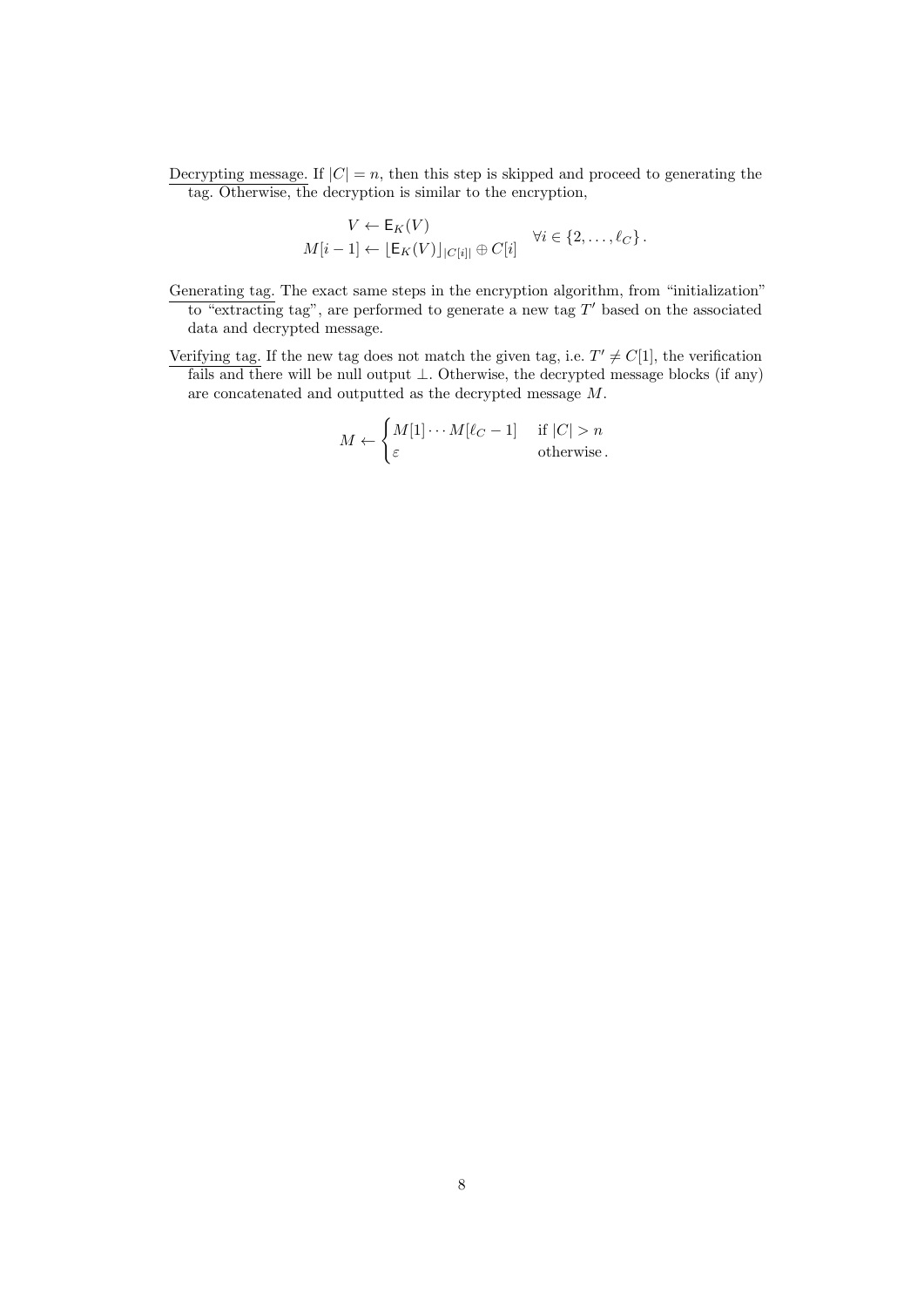<span id="page-8-0"></span>

(a) SUNDAE-GIFT encryption with associated and plaintext data. The box below the rightmost block cipher call represents truncation.



(b) SUNDAE-GIFT without plaintext data, meaning only a tag is produced, like a MAC.



(c) SUNDAE-GIFT encryption with only plaintext data.

Fig. 1: Diagrams of SUNDAE-GIFT encryption and authentication. The initial block cipher call changes depending upon the presence of associated and plaintext data.  $b_{125}b_{124}$  is defined based on the SUNDAE-GIFT member used. The multiplication  $\times$  by 2 or 4 and depends on the length of the last blocks.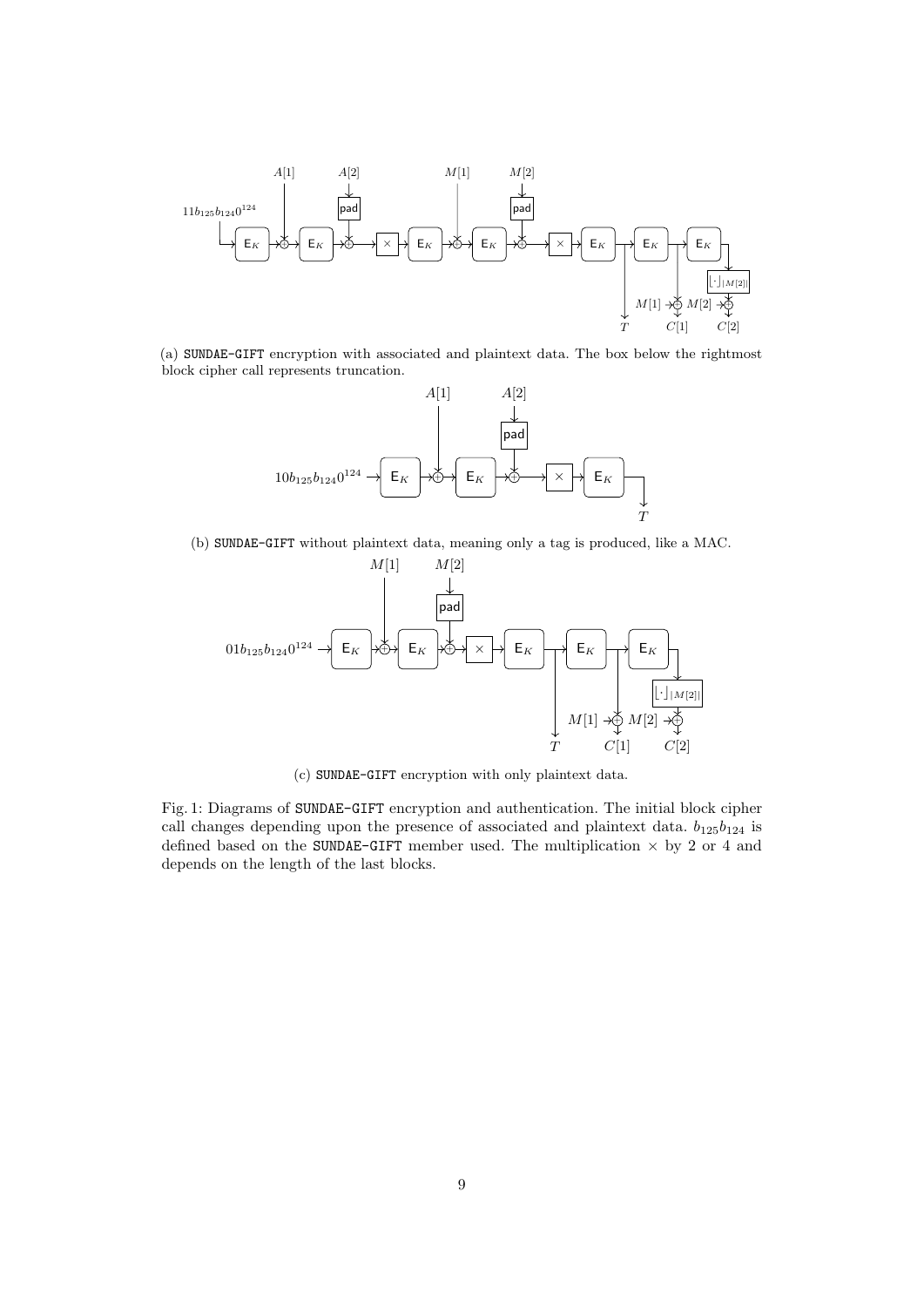#### <span id="page-9-0"></span>2.4 Specification of GIFT-128

GIFT-128 is an 128-bit Substitution-Permutation network (SPN) based block cipher with a key length of 128-bit. It has is a 40-round iterative block cipher with identical round function. There are two versions of GIFT, namely GIFT-64 and GIFT-128. But since we are focusing only on GIFT-128 in this document, we use GIFT and GIFT-128 interchangeably.

There are different ways to perceive GIFT-128, the more pictorial description is detailed in Section 2 of the GIFT paper, which looks like a larger version of PRESENT cipher with 32 4-bit S-boxes and an 128-bit bit permutation (see Figure [2\)](#page-12-0). In this document, we will be using bitslice description which is similar to Appendix A of the GIFT paper.

Round function. Each round of GIFT consists of 3 steps: SubCells, PermBits, and AddRoundKey.

Initialization. The 128-bit plaintext is loaded into the cipher state S which will be expressed as 4 32-bit segments. In the perspective of a 2-dimensional array, the bit ordering is from top-down, then right to left.

$$
S = \begin{bmatrix} S_0 \\ S_1 \\ S_2 \\ S_3 \end{bmatrix} \leftarrow \begin{bmatrix} b_{124} & \cdots & b_8 & b_4 & b_0 \\ b_{125} & \cdots & b_9 & b_5 & b_1 \\ b_{126} & \cdots & b_{10} & b_6 & b_2 \\ b_{127} & \cdots & b_{11} & b_7 & b_3 \end{bmatrix}.
$$

The 128-bit secret key is loaded into the key state KS partitioned into 8 16-bit words. In the perspective of a 2-dimensional array, the bit ordering is from right to left, then bottom-up.

$$
KS = \begin{bmatrix} W_0 & W_1 \\ W_2 & W_3 \\ W_4 & W_5 \\ W_6 & W_7 \end{bmatrix} \leftarrow \begin{bmatrix} b_{127} & \cdots & b_{112} & \| & b_{111} & \cdots & b_{98} & b_{97} & b_{96} \\ b_{95} & \cdots & b_{80} & \| & b_{79} & \cdots & b_{66} & b_{65} & b_{64} \\ b_{63} & \cdots & b_{48} & \| & b_{47} & \cdots & b_{34} & b_{33} & b_{32} \\ b_{31} & \cdots & b_{16} & \| & b_{15} & \cdots & b_{2} & b_{1} & b_{0} \end{bmatrix}
$$

Refer to Section [2.5](#page-11-0) for details of the incoming data.

SubCells. Update the cipher state with the following instructions:

$$
S_1 \leftarrow S_1 \oplus (S_0 \& S_2)
$$
\n
$$
S_0 \leftarrow S_0 \oplus (S_1 \& S_3)
$$
\n
$$
S_2 \leftarrow S_2 \oplus (S_0 \mid S_1)
$$
\n
$$
S_3 \leftarrow S_3 \oplus S_2
$$
\n
$$
S_1 \leftarrow S_1 \oplus S_3
$$
\n
$$
S_3 \leftarrow S_3
$$
\n
$$
S_2 \leftarrow S_2 \oplus (S_0 \& S_1)
$$
\n
$$
\{S_0, S_1, S_2, S_3\} \leftarrow \{S_3, S_1, S_2, S_0\},
$$

where  $\&$ , | and  $\sim$  are AND, OR and NOT operation respectively.

shifted 8 positions to the left.

PermBits. Different 32-bit bit permutations are applied to each  $S_i$  independently. In Table [2,](#page-10-0) the row "Index" shows the indexing of the 32 bits in all  $S_i$ 's and the row " $S_i$ " shows the ending position of the bits. For example, bit 1 (the 2nd rightmost bit) of  $S_1$  is shifted 1 position to the right, to the initial position of bit 0, while bit 0 is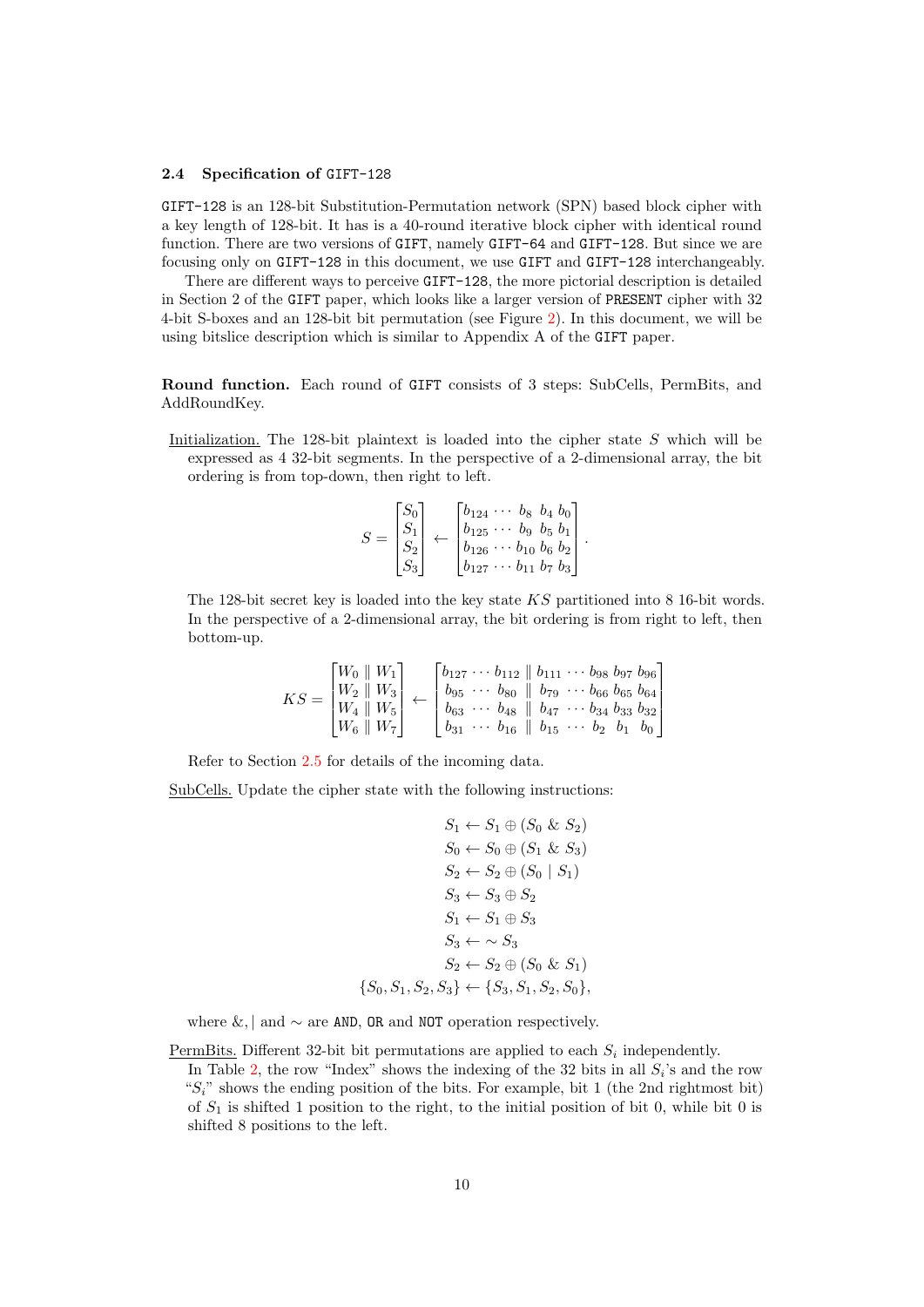Table 2: Specifications of GIFT-128 bit permutation.

<span id="page-10-0"></span>

| Index 31 30 29 28 27 26 25 24 23 22 21 20 19 18 17 16 15 14 13 12 11 10 9 8 7 6 5 4 3 2 1 0                                                                        |  |  |  |  |  |  |  |  |  |  |  |  |  |  |  |                                                                                       |
|--------------------------------------------------------------------------------------------------------------------------------------------------------------------|--|--|--|--|--|--|--|--|--|--|--|--|--|--|--|---------------------------------------------------------------------------------------|
| $S_0$ 29 25 21 17 13 9 5 1 30 26 22 18 14 10 6 2 31 27 23 19 15 11 7 3 28 24 20 16 12 8 4 0                                                                        |  |  |  |  |  |  |  |  |  |  |  |  |  |  |  |                                                                                       |
|                                                                                                                                                                    |  |  |  |  |  |  |  |  |  |  |  |  |  |  |  | 30 26 22 18 14 10 6 2 31 27 23 19 15 11 7 3 28 24 20 16 12 8 4 0 29 25 21 17 13 9 5 1 |
| $S_2 \quad 31\;27\;23\;19\;15\;11\; \ 7 \quad 3\; \;28\;24\;20\;16\;12\; \ 8 \quad 4 \quad 0\; \;29\;25\;21\;17\;13\; \ 9 \; \ 5\;1\;30\;26\;22\;18\;14\;10\;6\;2$ |  |  |  |  |  |  |  |  |  |  |  |  |  |  |  |                                                                                       |
| $S_3$ 28 24 20 16 12 8 4 0 29 25 21 17 13 9 5 1 30 26 22 18 14 10 6 2 31 27 23 19 15 11 7 3                                                                        |  |  |  |  |  |  |  |  |  |  |  |  |  |  |  |                                                                                       |

AddRoundKey. This step consists of adding the round key and round constant. Two 32-bit segments  $U, V$  are extracted from the key state as the round key.

$$
RK = U||V.
$$

For the addition of round key, U and V are XORed to  $S_2$  and  $S_1$  of the cipher state respectively.

$$
S_2 \leftarrow S_2 \oplus U,
$$
  

$$
S_1 \leftarrow S_1 \oplus V.
$$

For the addition of round constant,  $S_3$  is updated as follows,

 $S_3 \leftarrow S_3 \oplus 0$ x800000XY,

where the byte  $XY = 00c_5c_4c_3c_2c_1c_0$ .

Key schedule and round constants. A round key is *first* extracted from the key state before the key state update. Four 16-bit words of the key state are extracted as the round key  $RK = U||V$ .

$$
U \leftarrow W_2 \| W_3, \ V \leftarrow W_6 \| W_7.
$$

The key state is then updated as follows,

| $\lceil W_0 \rceil  W_1\rceil$                                |                | $\lceil W_6 \ggg 2 \rceil W_7 \ggg 12 \rceil$ |  |
|---------------------------------------------------------------|----------------|-----------------------------------------------|--|
| $\mid W_2 \mid \mid W_3 \mid$                                 | Wo             | W1                                            |  |
| $\left  \overline{W_4} \right  \left  \overline{W_5} \right $ | W <sub>2</sub> | $W_3$                                         |  |
| $\mid W_6 \parallel W_7 \mid$                                 | Wл             |                                               |  |

where  $\gg$  i is an i bits right rotation within the 16-bit word.

The round constants are generated using the a 6-bit affine LFSR, whose state is denoted as  $c_5c_4c_3c_2c_1c_0$ . Its update function is defined as:

 $c_5||c_4||c_3||c_2||c_1||c_0 \leftarrow c_4||c_3||c_2||c_1||c_0||c_5 \oplus c_4 \oplus 1.$ 

The six bits are initialized to zero, and updated before being used in a given round. The values of the constants for each round are given in the table below, encoded to byte values for each round, with  $c_0$  being the least significant bit.

| <b>Rounds</b>          | Constants                                                      |
|------------------------|----------------------------------------------------------------|
| 1 - 16                 | 01, 03, 07, 0F, 1F, 3E, 3D, 3B, 37, 2F, 1E, 3C, 39, 33, 27, 0E |
| $17 - 32$<br>$33 - 48$ | 1D, 3A, 35, 2B, 16, 2C, 18, 30, 21, 02, 05, 0B, 17, 2E, 1C, 38 |
|                        | 31, 23, 06, 0D, 1B, 36, 2D, 1A, 34, 29, 12, 24, 08, 11, 22, 04 |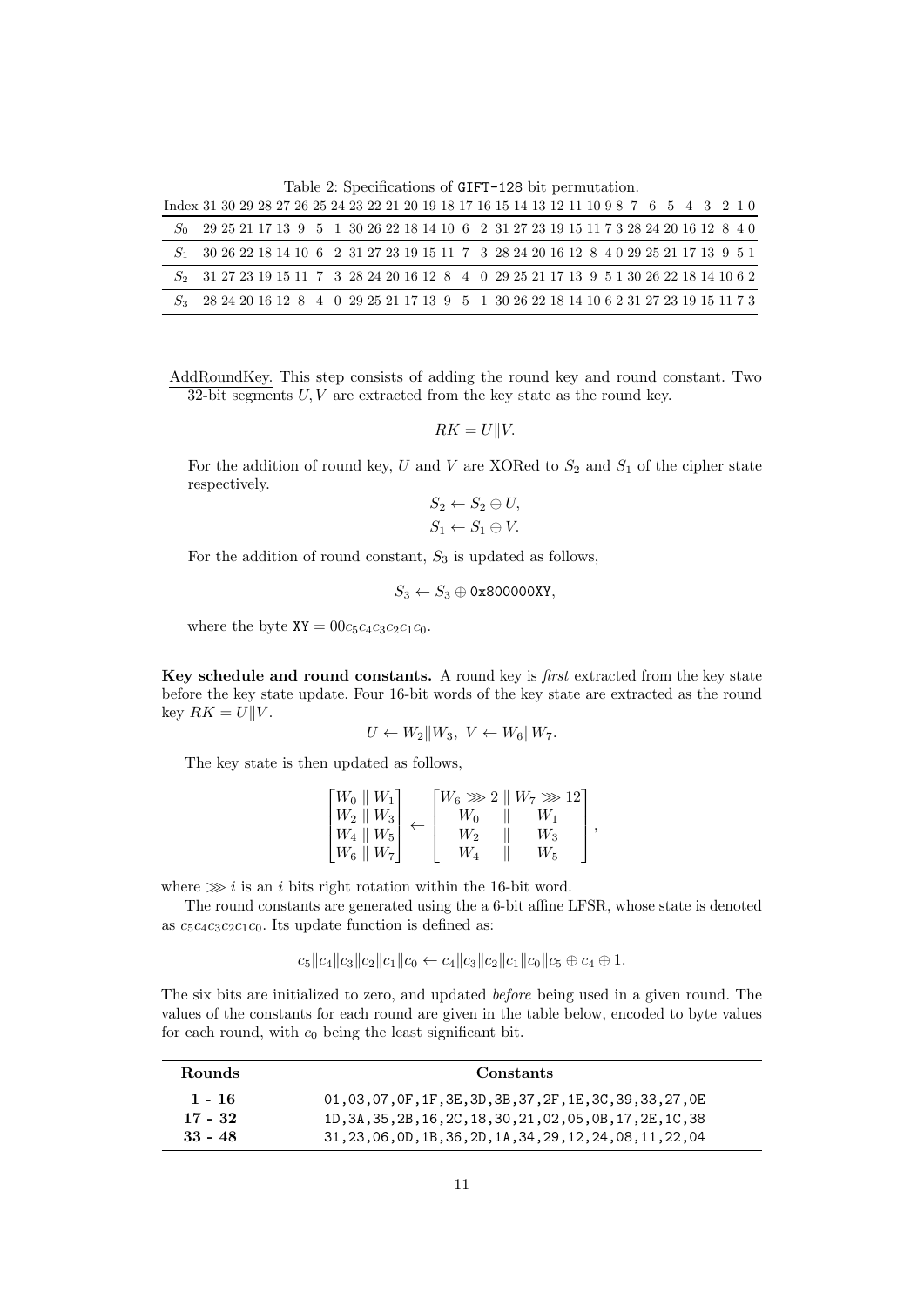Decryption of GIFT-128. We omit the description of the inverse of GIFT-128 as it is not required for SUNDAE-GIFT.

#### <span id="page-11-0"></span>2.5 Format of Incoming Data

As seen in the "Initialization" phase, the loading of the data (plaintext) bits is column-wise. Typically, that would require additional instructions to rearrange and pack the incoming data into the  $S_i$ 's, and unpack them back to the initial data format after the encryption. Such practice, however, is merely a matter of perspective and does not affect the security. In fact, it incurs additional clock cycles in software implementation to pack them into the desired format. To save on this unnecessary overhead, we regard the incoming data and key as having the desired format and load them into the states in the most natural manner.

$$
S = \begin{bmatrix} S_0 \\ S_1 \\ S_2 \\ S_3 \end{bmatrix} \leftarrow \begin{bmatrix} B_0 & \| & B_1 & \| & B_2 & \| & B_3 \\ B_4 & \| & B_5 & \| & B_6 & \| & B_7 \\ B_8 & \| & B_9 & \| & B_{10} & \| & B_{11} \\ B_{12} & \| & B_{13} & \| & B_{14} & \| & B_{15} \end{bmatrix},
$$
  
\n
$$
KS = \begin{bmatrix} W_0 & \| W_1 \\ W_2 & \| W_3 \\ W_4 & \| W_5 \\ W_6 & \| W_7 \end{bmatrix} \leftarrow \begin{bmatrix} B_0 & \| B_1 & \| & B_2 & \| B_3 \\ B_4 & \| B_5 & \| & B_6 & \| B_7 \\ B_8 & \| B_9 & \| & B_{10} & \| B_{11} \\ B_{12} & \| B_{13} & \| & B_{14} & \| B_{15} \end{bmatrix},
$$

where  $B_i$  are the arriving bytes.

Relation to GIFT-128 LUT implementation. An alternative implementation of GIFT is using look-up table (LUT) for the SubCells operation. Such implementation prefers having the data in the conventional format, i.e.  $B_0B_1 \cdots B_{15} = b_{127}b_{126} \cdots b_1b_0$ .

The conversion from an LUT implementation to our bitslice implementation is simple: Note that we perceive the incoming data as bitslice format,

| $B_0 \parallel B_1 \parallel B_2 \parallel B_3$                      | $\lceil b_{124}b_{120}b_{116}\cdots b_{96}\parallel b_{92}\cdots b_{64}\parallel b_{60}\cdots b_{32}\parallel b_{28}\cdots b_{0}\rceil$       |  |
|----------------------------------------------------------------------|-----------------------------------------------------------------------------------------------------------------------------------------------|--|
| $B_4 \parallel B_5 \parallel B_6 \parallel B_7$                      | $\ b_{125}b_{121}b_{117}\cdots b_{97}\ b_{93}\cdots b_{65}\ b_{61}\cdots b_{33}\ b_{29}\cdots b_{1}$                                          |  |
| $B_8 \parallel B_9 \parallel B_{10} \parallel B_{11}$                | $\mid b_{126}b_{122}b_{118}\cdots b_{98}\parallel b_{94}\cdots b_{66}\parallel b_{62}\cdots b_{34}\parallel b_{30}\cdots b_{2}$               |  |
| $\mid B_{12} \parallel B_{13} \parallel B_{14} \parallel B_{15}\mid$ | $\lfloor b_{127}b_{123}b_{119}\cdots b_{99} \parallel b_{95}\cdots b_{67} \parallel b_{63}\cdots b_{35} \parallel b_{31}\cdots b_{3} \rfloor$ |  |

First, unpack the data into the conventional format. Next, perform the LUT implementation of GIFT. Finally, pack the output data back to the bitslice format. No additional packing/unpacking is required for the key. This will yield the exact same bitslice implementation as we described in the Section [2.4.](#page-9-0)

#### Test Vectors

Key : 00 01 02 03 04 05 06 07 08 09 0A 0B 0C 0D 0E 0F Plaintext : 00 01 02 03 04 05 06 07 08 09 0A 0B 0C 0D 0E 0F Ciphertext : A9 4A F7 F9 BA 18 1D F9 B2 B0 0E B7 DB FA 93 DF Key : E0 84 1F 8F B9 07 83 13 6A A8 B7 F1 92 F5 C4 74 Plaintext : E4 91 C6 65 52 20 31 CF 03 3B F7 1B 99 89 EC B3 Ciphertext : 33 31 EF C3 A6 60 4F 95 99 ED 42 B7 DB C0 2A 38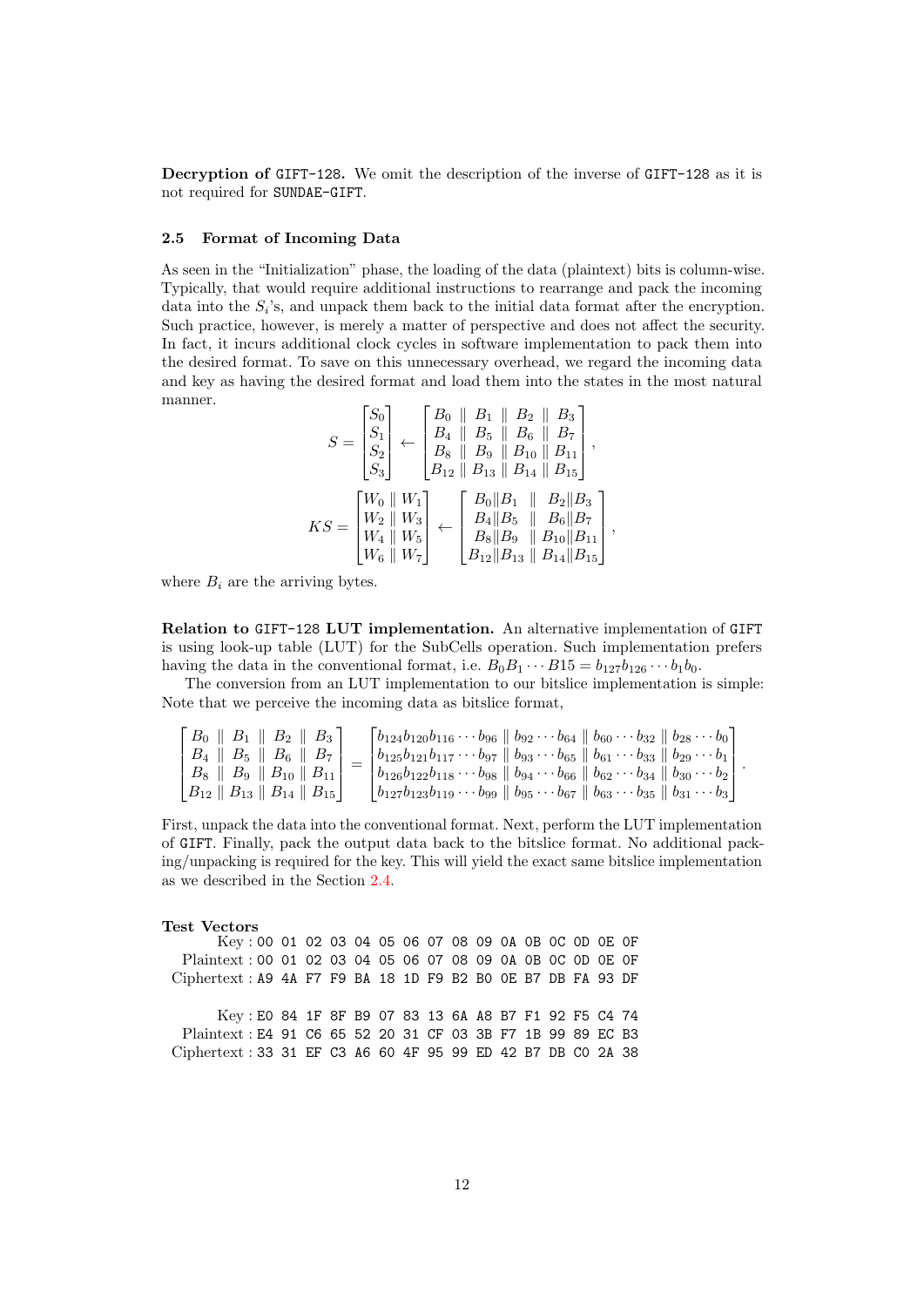<span id="page-12-0"></span>

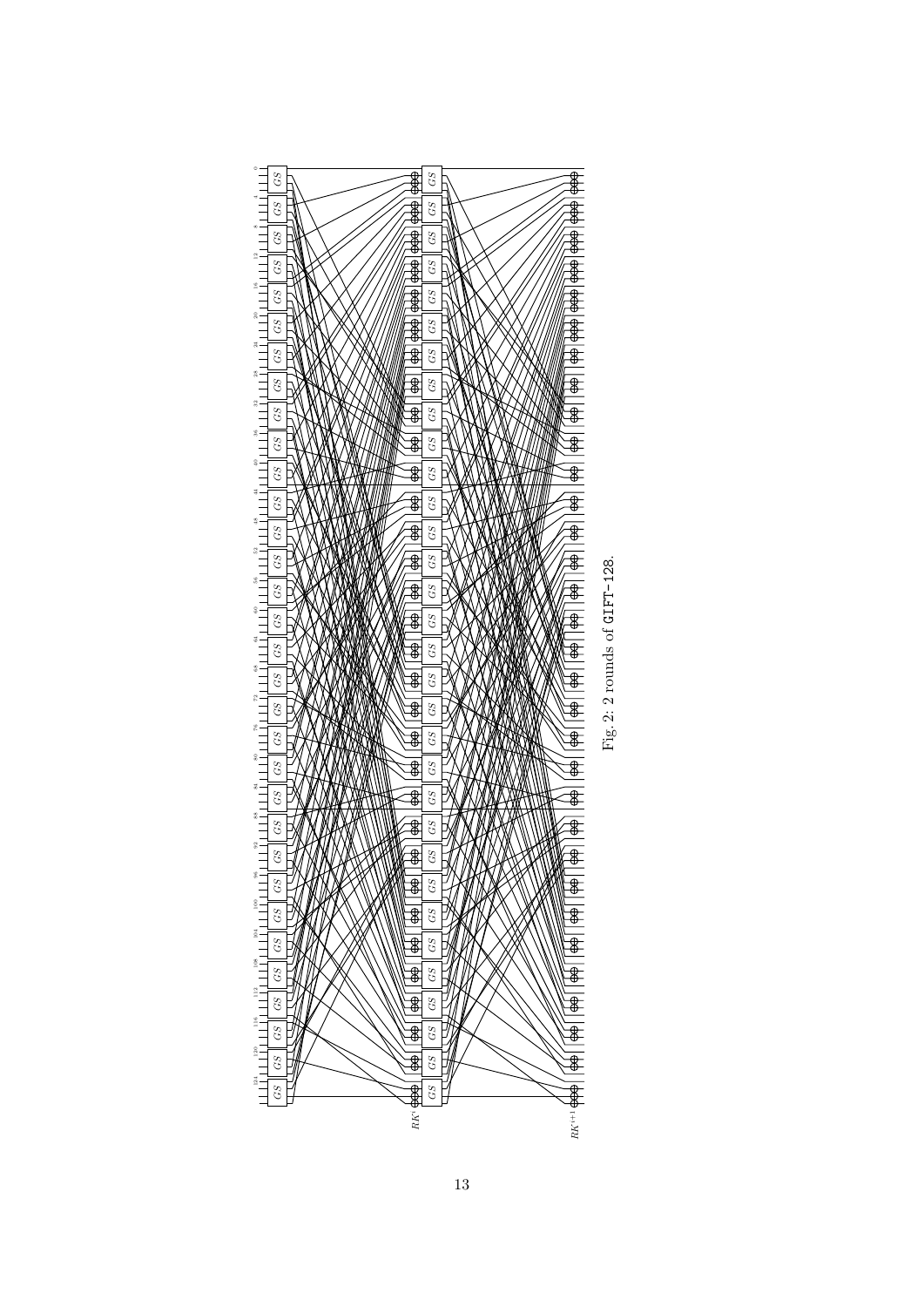#### <span id="page-13-0"></span>3 Security

#### <span id="page-13-1"></span>3.1 Security Goals and Security Claims

Two security goals are listed by the NIST requirements document, which are expected to hold as long as the nonce is not repeated under the same key:

- 1. confidentiality of the plaintexts under adaptive chosen-plaintext attacks, and
- 2. integrity of the ciphertexts under adaptive forgery attempts.

We claim all SUNDAE-GIFT members satisfy both goals by achieving AE security as given by the nAE security definition of Namprempre et al. [\[28\]](#page-21-2). Note that one of the SUNDAE-GIFT family members does not have a nonce input — we claim  $nAE$  security for the nonceless SUNDAE-GIFT-0 assuming the combination of plaintext and associated data does not repeat.

Furthermore, all SUNDAE-GIFT members are designed as *deterministic AEAD schemes*, hence they achieve DAE security as defined in the SUNDAE paper. This means that if the combination of nonce, plaintext, and associated data is repeated, then only equality of plaintexts is leaked. In particular, integrity is always maintained, and confidentiality maintained for any unique combination of nonce, plaintext, and associated data.

We give our security claims for both nAE and DAE security relative to a mode confidence level  $\epsilon$  and primitive confidence level  $\delta$ , which are values between zero and one denoting the maximum probability that an adversary will be able to breach security of the mode and the primitive, respectively. The adversary's overall success probability is  $\epsilon + \delta$ .

We claim that adversaries will not be able to mount attacks against the primitive more successfully than generic attacks possible against any block cipher with the same key and block sizes. Then, assuming  $\delta$  remains negligbly small (say,  $\delta \leq 2^{-16}$ ) and adversaries do not capture or produce more than  $\beta$  bytes of plaintext, associated data, or ciphertext,

$$
\epsilon \le \frac{42}{256} \cdot \frac{\beta^2}{2^{128}} \,. \tag{1}
$$

Note that the above equation represents a conservative upper bound. A less conservative relationship between  $\epsilon$  and  $\beta$  can be computed using the original bound contained in the SUNDAE paper (where  $\sigma = \beta/16$ ). Table [3](#page-13-3) lists some bounds on the amount of data that the adversary can capture or produce  $(\beta)$ , relative to values of  $\epsilon^7$  $\epsilon^7$ .

<span id="page-13-3"></span>Table 3: Minimum data limits per key that adversaries should produce or capture to achieve the given adversarial advantage.

| Data Limit (Bytes) $\beta$ $2^{35}$ $2^{40}$ $2^{45}$ $2^{50}$ $2^{55}$ $2^{60}$<br>Adversarial Advantage $\epsilon$ $2^{-60}$ $2^{-50}$ $2^{-40}$ $2^{-30}$ $2^{-20}$ $2^{-10}$ |  |  |  |  |
|----------------------------------------------------------------------------------------------------------------------------------------------------------------------------------|--|--|--|--|

#### <span id="page-13-2"></span>3.2 Security Rationale

Mode Security. For brevity's sake, we do not rewrite the security analysis and refer readers to in Section 4 of the SUNDAE paper. Assuming GIFT is secure as a pseudorandom permutation, SUNDAE's bounds hold.

<span id="page-13-4"></span> $7$ Note that SUNDAE-GIFT is not unique in having data limits relative to adversarial advantage: all modes of operation will have similar limits.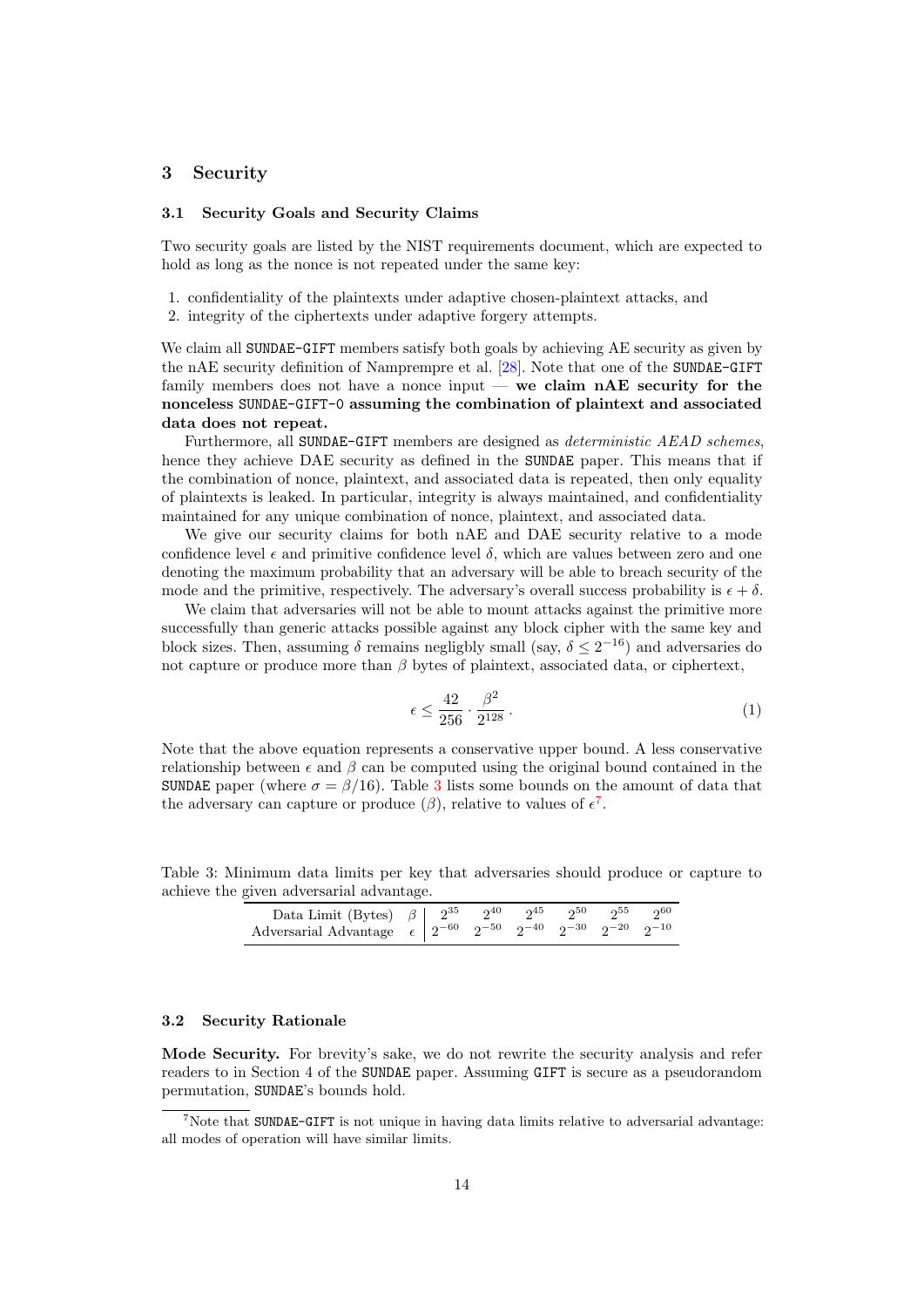Primitive Security. The security analysis of GIFT-128 is provided in Section 4 of the GIFT paper. Here we highlight several important features.

- Differential cryptanalysis. Zhu et al. applied the mixed-integer-linear-programming based differential characteristic search method for GIFT-128 and found an 18-round differential characteristic with probability  $2^{-109}$  [\[34\]](#page-21-3), which was further extended to a 23-round key recovery attack with complexity  $(Data, Time, Memory) = (2^{120}, 2^{120}, 2^{80})$ . We expect that full (40) rounds are secure against differential cryptanalysis.
- Linear cryptanalysis. GIFT-128 has a 9-round linear hull effect of  $2^{-45.99}$ , which means that we would need around 27 rounds to achieve correlation potentially lower than 2<sup>-128</sup>. Therefore, we expect that 40-round GIFT-128 is enough to resist against linear cryptanalysis.
- Integral attacks. The lightweight 4-bit S-box in GIFT may allow efficient integral attacks. The bit-based division property is evaluated against GIFT-128 by the designers, which detected a 11-round integral distinguisher.
- Meet-in-the-middle attacks. Meet-in-the-middle attack exploits the property that a part of key does not appear during a certain number of rounds. The designers and the follow-up work by Sasaki [\[32\]](#page-21-4) showed the attack against 15-rounds of GIFT-64 and mentioned the difficulty of applying it to GIFT-128 because of the larger ratio of the number of subkey bits to the entire key bits per round; each round uses 32 bits and 64 bits of keys per round in GIFT-64 and GIFT-128, respectively, while the entire key size is 128 bits for both.

#### <span id="page-14-0"></span>4 Performance

#### <span id="page-14-1"></span>4.1 Hardware Performance in ASIC

Lightweight implementations of CLOC, SILC [\[21\]](#page-20-3) and AES-OTR [\[26\]](#page-21-5), with AES-128 as the underlying block cipher has already been published in  $[5]$ . As with all rate  $1/2$  modes like CLOC, SILC, and also some rate 1 modes like OTR [\[5\]](#page-19-6) there is a need for offline storage of message blocks for reading them twice. Note that this was also assumed in the lightweight implementation of the above modes in [\[5\]](#page-19-6). In this work, the authors use the 8-bit serial implementation of AES given in [\[27\]](#page-21-6). The authors implemented the above modes for two typical use cases (a) aggressive and (b) conservative. The aggressive design implemented a version of the circuit that only catered to a limited set of sizes of the plaintext and associated data. For example, the aggressive circuit was only designed to process user inputs in which the associated data was empty and the length of the plaintext was an integral multiple of the block size of the underlying block cipher. The intermediate outputs produced by circuit were stored offline, and an external processor made them available at the input buses as required by the design. This relaxed many of the storage requirements in the circuit, and so the circuit occupied lower gate area. The conservative circuit had no such constraints and was designed to handle all types of user inputs within certain bounds (upto 8 blocks of associated data and 256 blocks of plaintext). All outputs of intermediate modules were stored in additional registers in the circuit. As a result of which its gate area was significantly larger.

SUNDAE was implemented with both AES [\[18\]](#page-20-9) and PRESENT [\[13\]](#page-20-10) as the underlying block ciphers in [\[4\]](#page-19-2). Since the mode of operation was designed in a manner that did not require temporary storage of any intermediate results, as a result no additional storage elements are required for this purpose. For the AES based mode, the Atomic-AES architectures developed in [\[7,](#page-19-7) [8\]](#page-19-8) were used. These were 8-bit serial architectures for AES meant for accommodating both encryption/decryption on the same platform. Furthermore, the requirement of an additional register to perform field doublings and quadruplings was done away with by changing the structure of the finite field. In stead of performing doubling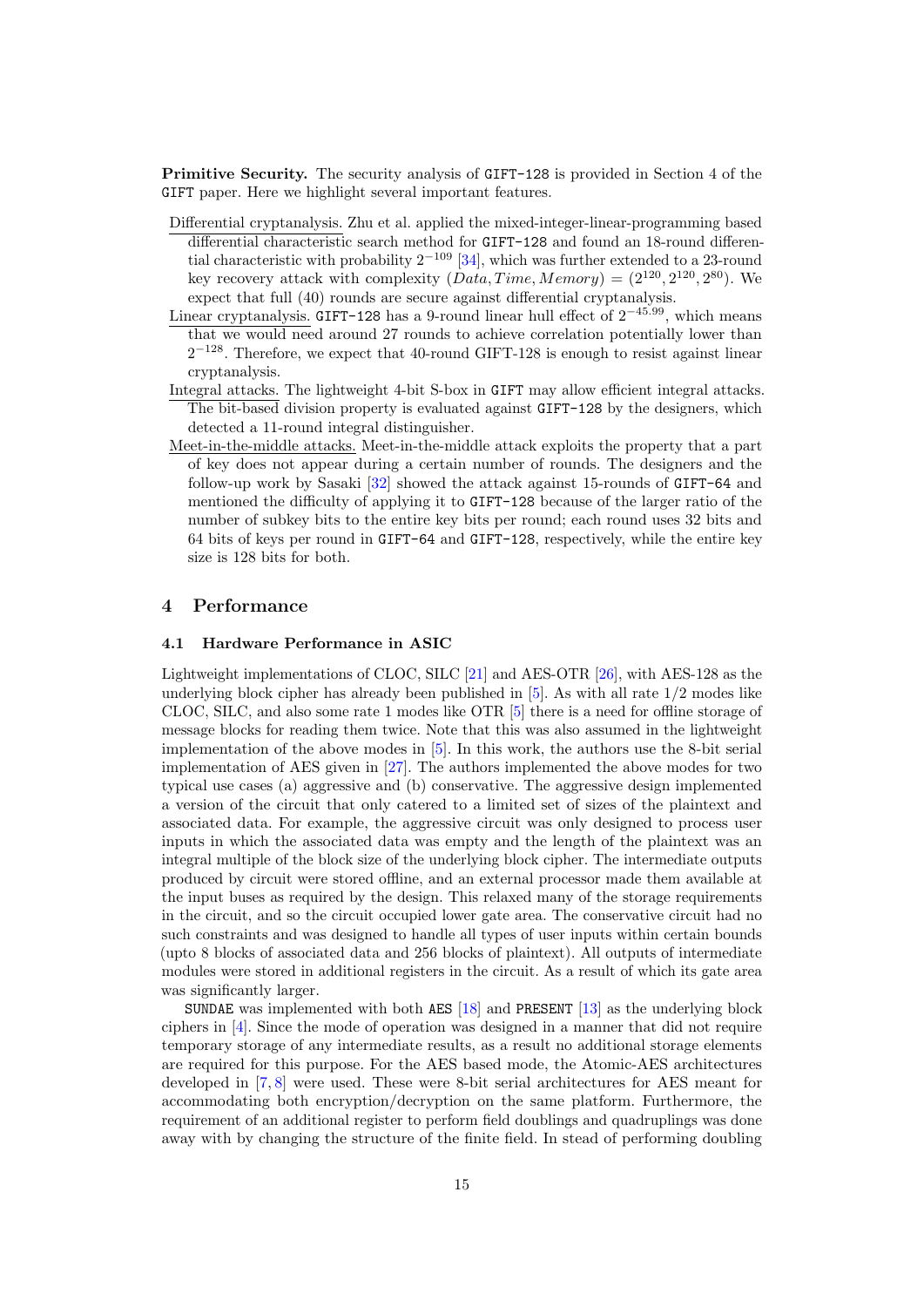over GF(2<sup>128</sup>), 8 doublings over GF(2<sup>16</sup>)/  $\langle x^{16} + x^5 + x^3 + x + 1 \rangle$  was done in a way that could be easily accommodated in the Atomic-AES architecture.

However as noted in [\[6\]](#page-19-9), in addition to low throughput, serial architectures do not have very good energy performance, as any basic operation like encryption/decryption takes a lot of clock cycles to execute. Thus keeping energy and speed aspects in mind, our primary implementation is based on the round based block cipher circuits. The GIFT block cipher was designed with a motivation for good performance on lightweight platforms. The roundkey additon for the cipher is over only half the state and the keyschedule being only a bit permutation does not require logic gates. These characteristics make the GIFT well suited for lightweight applications. In fact as reported in [\[9\]](#page-19-3), among the block ciphers defined for 128-bit block size GIFT-128 has the lowest hardware footprint and very low energy consumption.

<span id="page-15-0"></span>

Fig. 3: Hardware circuit for round based SUNDAE-GIFT

Figure [3](#page-15-0) details the hardware circuit for round based SUNDAE-GIFT. The mode is designed in a manner so as to not require any additional state bits apart from the ones used in the block cipher circuit. Thus the design only requires the state and key registers for storage. The initial input (denoted by  $Init$  in the above figure) to the encryption routine, and other control signals are generated centrally depending on the length of the plaintext and associated data. Depending on the phase of operation the state register may need to feed either Init, output of the doubling circuit or the signal generated by adding the associated data/plaintext to the GIFT-128 round function. Plaintext addition is not required in the second pass of the message during which the Sel signal controlling the and gate before addition is set to 0.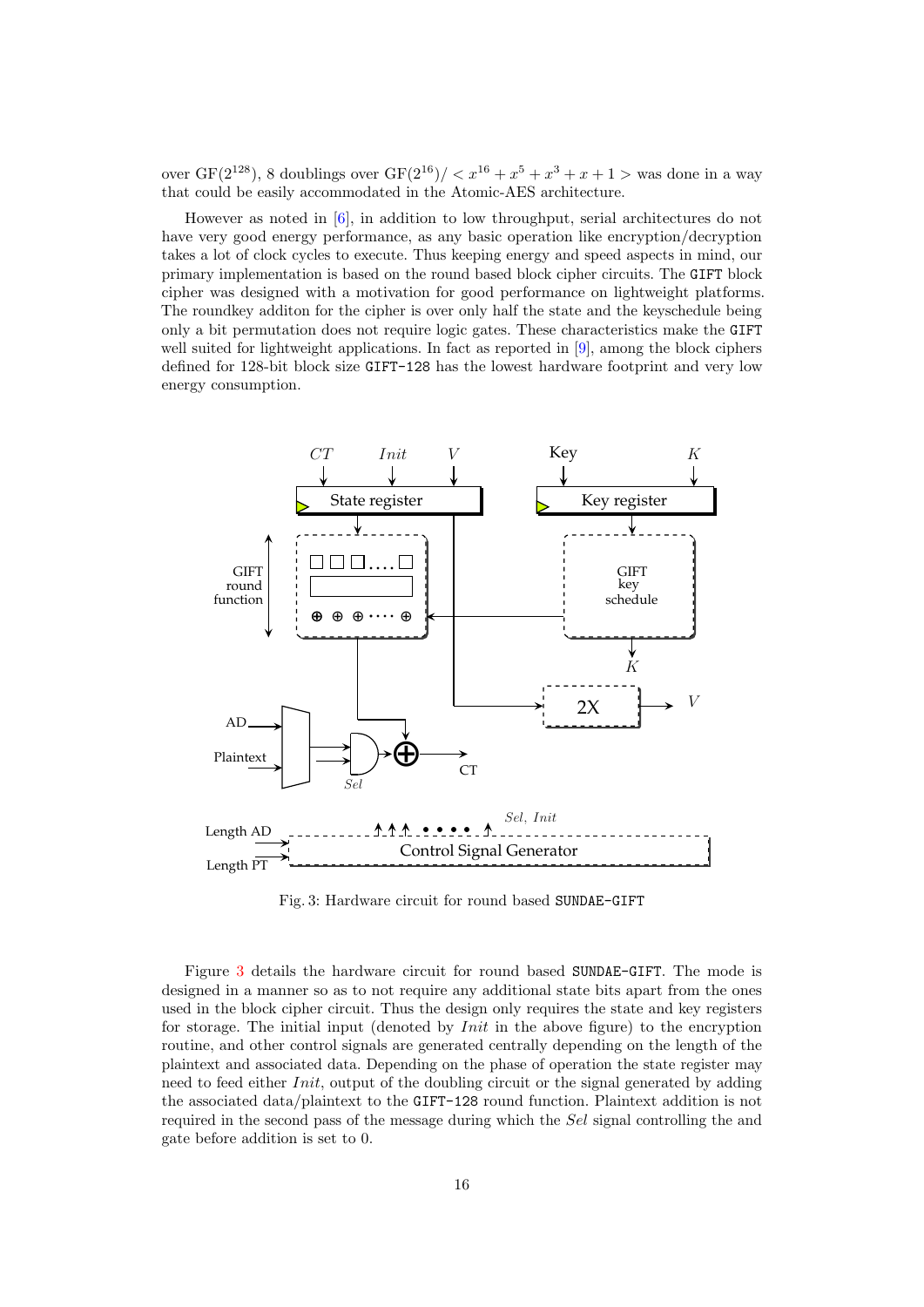#### <span id="page-16-0"></span>4.2 Timing

The GIFT-128 block cipher takes  $E = 40$  cycles to complete one encryption function. This is the number of clock cycles required in the encryption of the *Init* signal. Each block of associated data would take E cycles to process. At the end of the associated data pass,  $D_a = 1$  or 2 clock cycles are required for doubling or quadrupling according as the last associated data block is full length or not. Similar number of clock cycles are required in the first message pass, and an additional  $D_m = 1$  or 2 cycles are required in case of doubling or quadrupling as required. Each block of plaintext in the final message pass, would again take E cycles. Hence the total number of cycles taken is equal to  $T = E + n_a E + D_a + n_m E + D_m + n_m E$ , where  $n_a, n_m$  are the total number of associated data/ message blocks.

#### <span id="page-16-1"></span>4.3 Performance

In Table [4](#page-17-1) we present the synthesis results for the designs. The following design flow was used: first the design was implemented in VHDL. Then, a functional verification was first done using Mentor Graphics Modelsim software. The designs were synthesized using the standard cell library of the 90nm logic process of STM (CORE90GPHVT v2.1.a) with the Synopsys Design Compiler, with the compiler being specifically instructed to optimize the circuit for area. A timing simulation was done on the synthesized netlist. The switching activity of each gate of the circuit was collected while running post-synthesis simulation. The average power was obtained using Synopsys Power Compiler, using the back annotated switching activity.

Our implementation of SUNDAE-GIFT occupied 3494 GE. A component-wise breakup of the circuit is givem in Figure [4.](#page-16-3) In Table [4](#page-17-1) we present detailed comparison of SUNDAE-GIFT with SUNDAE implemented with other block ciphers. We measure energy consumed at 10 Mhz for various lengths of associated data and plaintext. The 8 and 4 bit serial circuits although have a lower hardware footprint, they take more clock cycles to compute a unit encryption and hence are not energy efficient.

<span id="page-16-3"></span>

Fig. 4: Component-wise breakup of the SUNDAE-GIFT circuit

#### <span id="page-16-2"></span>4.4 Performance in FPGA

A comprehensive study of implementation of the GIFT cipher on various FPGA platforms (of the Spartan 6 and Artix 7 families) was done in [\[23\]](#page-20-11). The authors reported three possible architectures of GIFT: round-based, and two types of serial architectures that operates using different widths of datapaths. The first serial architecture (referred to as Serial-1) uses 8-bit input/output ports for data loading/unloading and has a serialized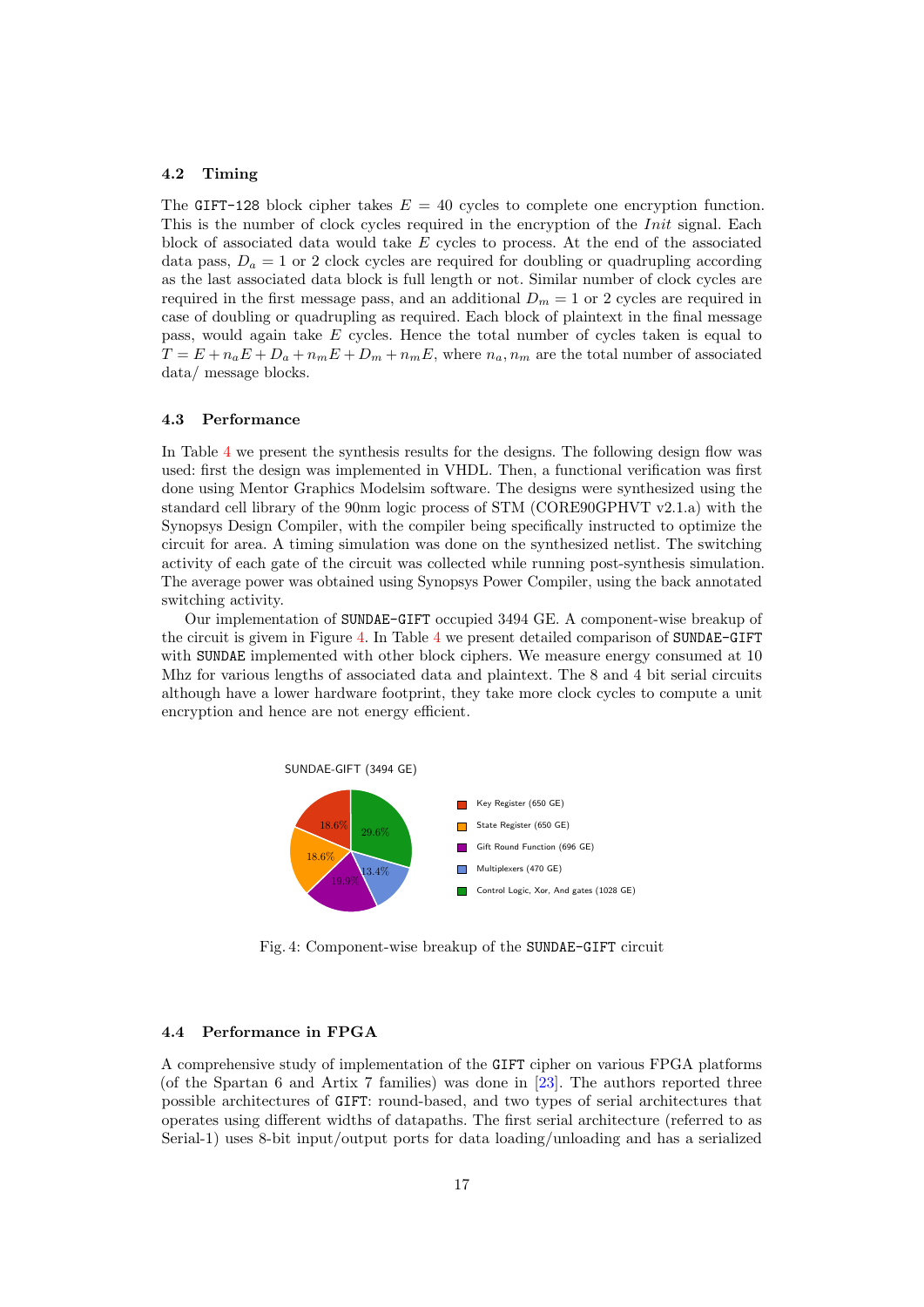<span id="page-17-1"></span>

| <b>Block Cipher</b> | Circuit      | Area (GE) Power $(\mu W)$                  |       |                                                       | Energy(nJ) |                                  |  |  |  |
|---------------------|--------------|--------------------------------------------|-------|-------------------------------------------------------|------------|----------------------------------|--|--|--|
|                     |              |                                            |       |                                                       |            | $\ $ AD PT $\ $ AD PT $\ $ AD PT |  |  |  |
|                     |              |                                            |       |                                                       |            | 0B 16B 16B 16B 16B 32B           |  |  |  |
| AES-128             | 8-bit serial | 2524                                       | 126.1 | 9.3                                                   | 12.3       | 18.1                             |  |  |  |
| PRESENT-80          | 4-bit serial | 1452                                       | 50.9  | 14.8                                                  | 19.8       | 30.9                             |  |  |  |
| $GIFT-128$          | Round based  | 3494                                       | 170.1 | 2.1                                                   | 2.8        | 4.2                              |  |  |  |
|                     |              | Table 4. Implementation regults for CIMDAR |       | $(D_{\text{out}} \text{ momentad } + 10 \text{ MHz})$ |            |                                  |  |  |  |

Table 4: Implementation results for SUNDAE. (Power reported at 10 MHz)

application of the substitution layer based on two 4-bit Sboxes. Thus the substitution layer of GIFT-128 would take 128/8=16 cycles in Serial-1. The permutation layer and key addition is performed in the 17th clock cycle much like the PRESENT architecture in [\[31\]](#page-21-7), resulting in an encryption latency of  $16 + 40 * 17 + 16 = 712$  cycles.

The second serial architecture (referred to as Serial-2) uses 32-bit input/output ports for data loading/unloading and has a serialized application of the substitution layer based on eight 4-bit. Sboxes. Thus 4 clock cycles are required for the substitution layer. This implementation takes advantage of the fact that the GIFT-128 permutation function can be written as the composition of a columnwise permutation and a transposition function. The strategy therefore is to compute at the same time the columnwise S-box, key addition and permutation functions in the 4 cycles allotted for the substitution function. The 5-th cycle is used for the matrix transposition operation, resulting in a 5-cycle round and a total latency of  $4 + 5 * 40 + 4 = 208$  cycles.

In this submission we have tweaked slightly the format of the incoming data, and thus the implementations reported in [\[23\]](#page-20-11) needs to be tweaked slightly, only for the Serial-1 and Serial-2 architectures. Namely we will need to spend one extra cycle per round to permute the arrangement of bits of the incoming bitslice format to the conventional format before applying round function operations. This incurs only a 40 cycle penalty in the encryption latency.

#### <span id="page-17-0"></span>4.5 Threshold Implementation

The algebraic degree of the GIFT Sbox is 3 (same as PRESENT) and as such constructing threshold circuits is slightly more difficult than for quadratic Sboxes. However threshold implementations of the round-based GIFT-128 circuit has been extensively studied in [\[20\]](#page-20-12). Since the S-box is cubic, the number of direct shares it must be decomposed to needs to be at least 4. However, the authors in [\[20\]](#page-20-12) report three philosophies.

The first decomposes the Sbox as the composition  $F \circ G$  of two quadratic S-boxes F, G, and implements each decomposed Sbox using 3 shares with a register separating the two shared implementations, as in [\[29\]](#page-21-8). The shares of both  $G, F$  being algebraically similar to each other, and differing only in the order of input bits, the authors further apply an optimization due to [\[22\]](#page-20-13), that reduces the area of the circuit by implementing the shares over 3 cycles, using a multiplexer to permute the order of bits each time.

The second is a direct sharing approach using 4 shares, and a third approach proposed by them uses only 3 shares for strictly resource-constrained platforms. In total the authors propose 9 different threshold circuits for GIFT-128, depending on whether the key is shared or not, and the type of circuit optimization used. The circuits were synthesized using the TSMC low power 65 nm standard cell library. The smallest implementation uses 3 shares and 256 random bits and occupies around 13349 GE and is around 5.38 times the size of the unprotected circuit. The largest implementation uses 4 direct shares for both the key and datapath and occupies around 94 kGE. For more results, we refer the reader to [\[20\]](#page-20-12).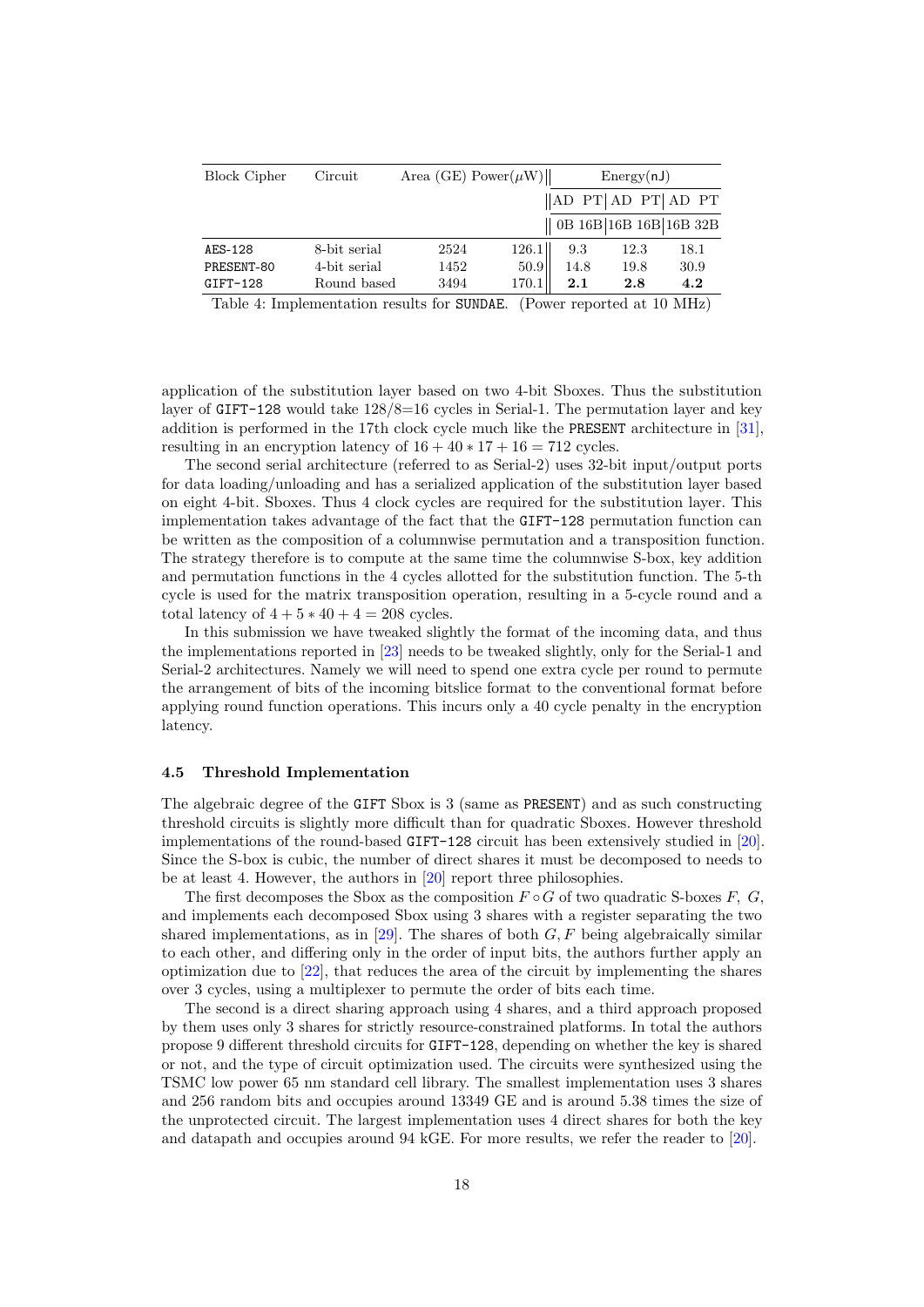#### <span id="page-18-0"></span>5 Features and Design Rationales

We highlight the main features of SUNDAE-GIFT:

- Deterministic authenticated encryption: The design does not depend on the randomness or uniqueness of the nonce, providing maximal robustness to a lack of proper randomness or secure state.
- Proven secure: The security of the SUNDAE mode of operation is proven secure relative to its underlying block cipher.
- **Small area:** The state size of SUNDAE is optimal as it only requires the minimum of one single  $n$ -bit state. The underlying primitive GIFT-128 is one of, if not the, most lightweight 128-bit block ciphers. Therefore, SUNDAE-GIFT is possibly the most lightweight construction (in terms of hardware area) that one would achieve for a block cipher based AEAD scheme.
- Efficient on short messages: SUNDAE-GIFT is particularly suitable for short messages, which are typical in many deployment scenarios for lightweight cryptography.
- High performance in hardware and software: While offering high performance in hardware implementations, SUNDAE-GIFT can also be implemented very efficiently in a bitsliced manner for high-performance software environments, making full use of SIMD instructions such as AVX2 or AVX-512 on Intel platforms. It is thus equally suitable for deployment on resource-constrained devices and the server side.

A downside of SUNDAE-GIFT is that it requires a two-pass of the message, alternatively perceives as rate 0.5. But we argue that it is acceptable for small messages.

Rationale for Bitslicing GIFT-128. For brevity sake, we do not rewrite the design rationale of GIFT-128 and refer readers to in Section 3 of the GIFT paper. In short, the 4-bit Sbox of GIFT-128 is extremely lightweight, but has the drawback of having branching number 2 only. This issue was taken care of by carefully choosing the linear layer of GIFT-128, which actually corrected the well-known linear cryptanalysis weaknesses of PRESENT. The linear layer of GIFT-128 is basically for free in a round-based hardware implementation (being composed of bit-wiring), and the same can be said for the key schedule that consists of simple shifts. Finally, the constant are generated with a very lightweight LFSR.

We now explain the choice of using bitslice implementation of GIFT-128. Although there is almost no impact on hardware implementation, there are several motivations for using bitslice implementation (non-LUT based) instead of LUT based implementation of GIFT-128 when we consider software implementation. Here, we will state the 3 most obvious benefits relating to its 3 steps in a round function.

Firstly for the non-linear layer, for LUT based implementation, we can consider updating 2 GIFT Sboxes (1 byte) in a single memory call with a reasonable 256 entries LUT. This would require 16 lookups and it takes approximately 16 to 64 cycles to do all Sboxes in a round, assuming a few cycles to access the RAM. Using bitslice implementation, it requires just 11 basic operations (or 10 with XNOR operation) to compute all the Sboxes in parallel. And more importantly, using bitslice implementation has the nice feature that it doesn't need any RAM and that it is constant time, mitigating potential timing attacks.

Secondly for the linear layer, while it is basically free on hardware, for software implementation it is extremely slow and complex to implement. This effect can be reduced by doing several blocks in parallel using none other than bitslice implementation. Even for a single block encryption, bitslice implementation is still more efficient that LUT based implementation because of the way the bits are packed.

Third and lastly the key addition, for LUT based implementation, the subkeys need to be XORed to bit positions that are 3 bits apart, making the key addition tedious and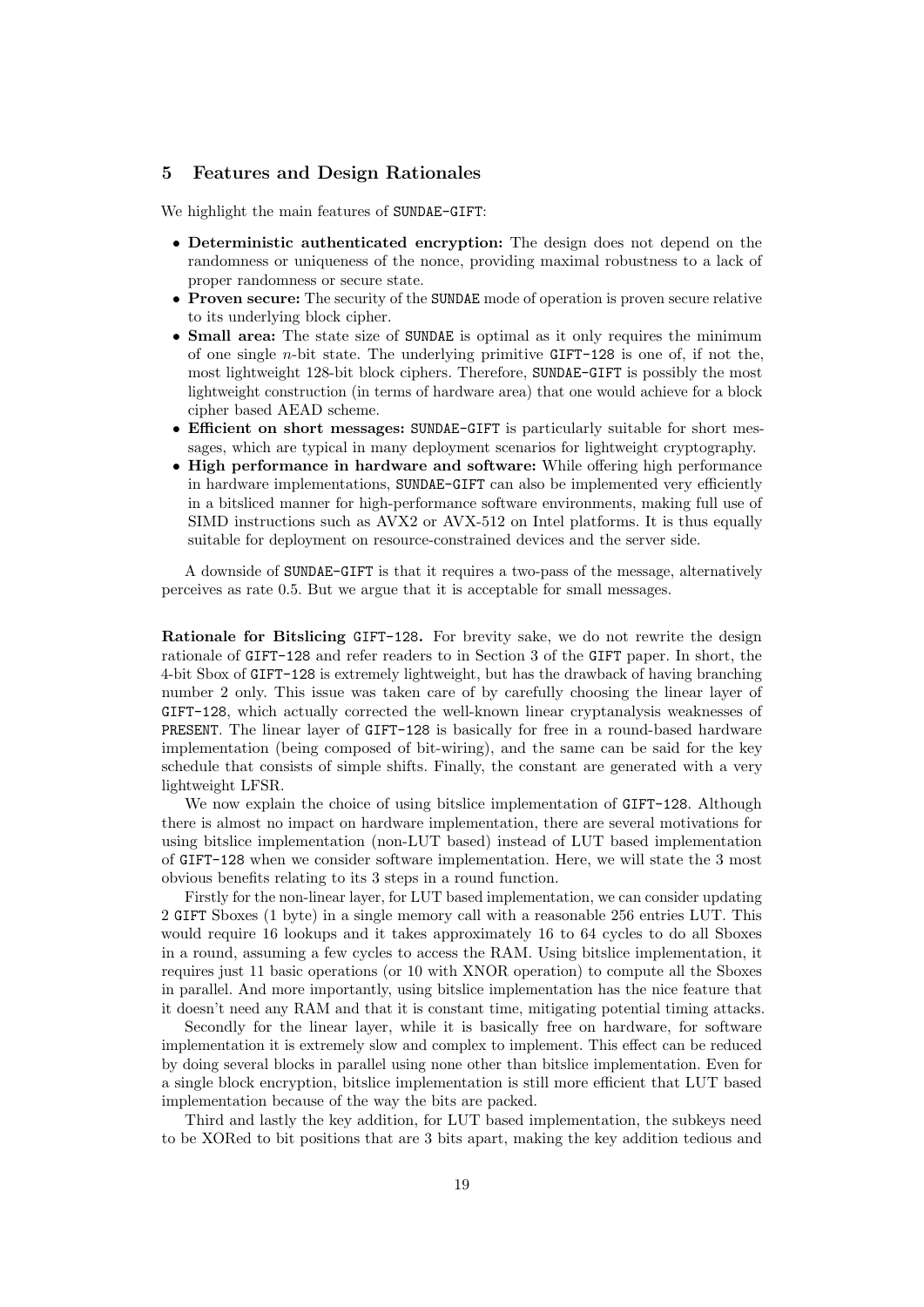non-trivial. An option is to precompute the subkeys, but even so the key addition would require several XOR operations to update the 128-bit state. Using bitslice, the bits that were once 3 bits apart are now packed together in 32-bit words, making the key addition as simple as just 2 XOR operations.

#### Acknowledgments

Subhadeep Banik is supported by the Ambizione grant PZ00P2 179921, awarded by the Swiss National Science Foundation. Thomas Peyrin is supported by the Temasek Labs grant (DSOCL16194). The authors would like to thank Atul Luykx for the meaningful discussions with regards to this submission.

### References

- <span id="page-19-5"></span>1. Andreeva, E., Bogdanov, A., Luykx, A., Mennink, B., Mouha, N., Yasuda, K.: How to securely release unverified plaintext in authenticated encryption. In Sarkar, P., Iwata, T., eds.: Advances in Cryptology - ASIACRYPT 2014 - 20th International Conference on the Theory and Application of Cryptology and Information Security, Kaoshiung, Taiwan, R.O.C., December 7-11, 2014. Proceedings, Part I. Volume 8873 of Lecture Notes in Computer Science., Springer (2014) 105–125
- <span id="page-19-1"></span>2. Andreeva, E., Bogdanov, A., Luykx, A., Mennink, B., Tischhauser, E., Yasuda, K.: Parallelizable and authenticated online ciphers. In Sako, K., Sarkar, P., eds.: Advances in Cryptology - ASIACRYPT 2013 - 19th International Conference on the Theory and Application of Cryptology and Information Security, Bengaluru, India, December 1-5, 2013, Proceedings, Part I. Volume 8269 of Lecture Notes in Computer Science., Springer (2013) 424–443
- <span id="page-19-0"></span>3. Banik, S., Bogdanov, A., Isobe, T., Shibutani, K., Hiwatari, H., Akishita, T., Regazzoni, F.: Midori: A block cipher for low energy. In Iwata, T., Cheon, J.H., eds.: Advances in Cryptology - ASIACRYPT 2015 - 21st International Conference on the Theory and Application of Cryptology and Information Security, Auckland, New Zealand, November 29 - December 3, 2015, Proceedings, Part II. Volume 9453 of Lecture Notes in Computer Science., Springer (2015) 411–436
- <span id="page-19-2"></span>4. Banik, S., Bogdanov, A., Luykx, A., Tischhauser, E.: Sundae: Small universal deterministic authenticated encryption for the internet of things. IACR Transactions on Symmetric Cryptology 2018(3) (Sep. 2018) 1–35
- <span id="page-19-6"></span>5. Banik, S., Bogdanov, A., Minematsu, K.: Low-area hardware implementations of cloc, SILC and AES-OTR. In Robinson, W.H., Bhunia, S., Kastner, R., eds.: 2016 IEEE International Symposium on Hardware Oriented Security and Trust, HOST 2016, McLean, VA, USA, May 3-5, 2016, IEEE Computer Society (2016) 71–74
- <span id="page-19-9"></span>6. Banik, S., Bogdanov, A., Regazzoni, F.: Exploring energy efficiency of lightweight block ciphers. In: Selected Areas in Cryptography - SAC 2015 - 22nd International Conference, Sackville, NB, Canada, August 12-14, 2015, Revised Selected Papers. (2015) 178–194
- <span id="page-19-7"></span>7. Banik, S., Bogdanov, A., Regazzoni, F.: Atomic-aes: A compact implementation of the AES encryption/decryption core. In Dunkelman, O., Sanadhya, S.K., eds.: Progress in Cryptology - INDOCRYPT 2016 - 17th International Conference on Cryptology in India, Kolkata, India, December 11-14, 2016, Proceedings. Volume 10095 of Lecture Notes in Computer Science. (2016) 173–190
- <span id="page-19-8"></span>8. Banik, S., Bogdanov, A., Regazzoni, F.: Atomic-aes v 2.0. IACR Cryptology ePrint Archive 2016 (2016) 1005
- <span id="page-19-3"></span>9. Banik, S., Pandey, S.K., Peyrin, T., Sasaki, Y., Sim, S.M., Todo, Y.: GIFT: A small present - towards reaching the limit of lightweight encryption. In: Cryptographic Hardware and Embedded Systems - CHES 2017 - 19th International Conference, Taipei, Taiwan, September 25-28, 2017, Proceedings. (2017) 321–345
- <span id="page-19-4"></span>10. Banik, S., Pandey, S.K., Peyrin, T., Sim, S.M., Todo, Y., Sasaki, Y.: Gift: A small present. Cryptology ePrint Archive, Report 2017/622 (2017) <https://eprint.iacr.org/2017/622>.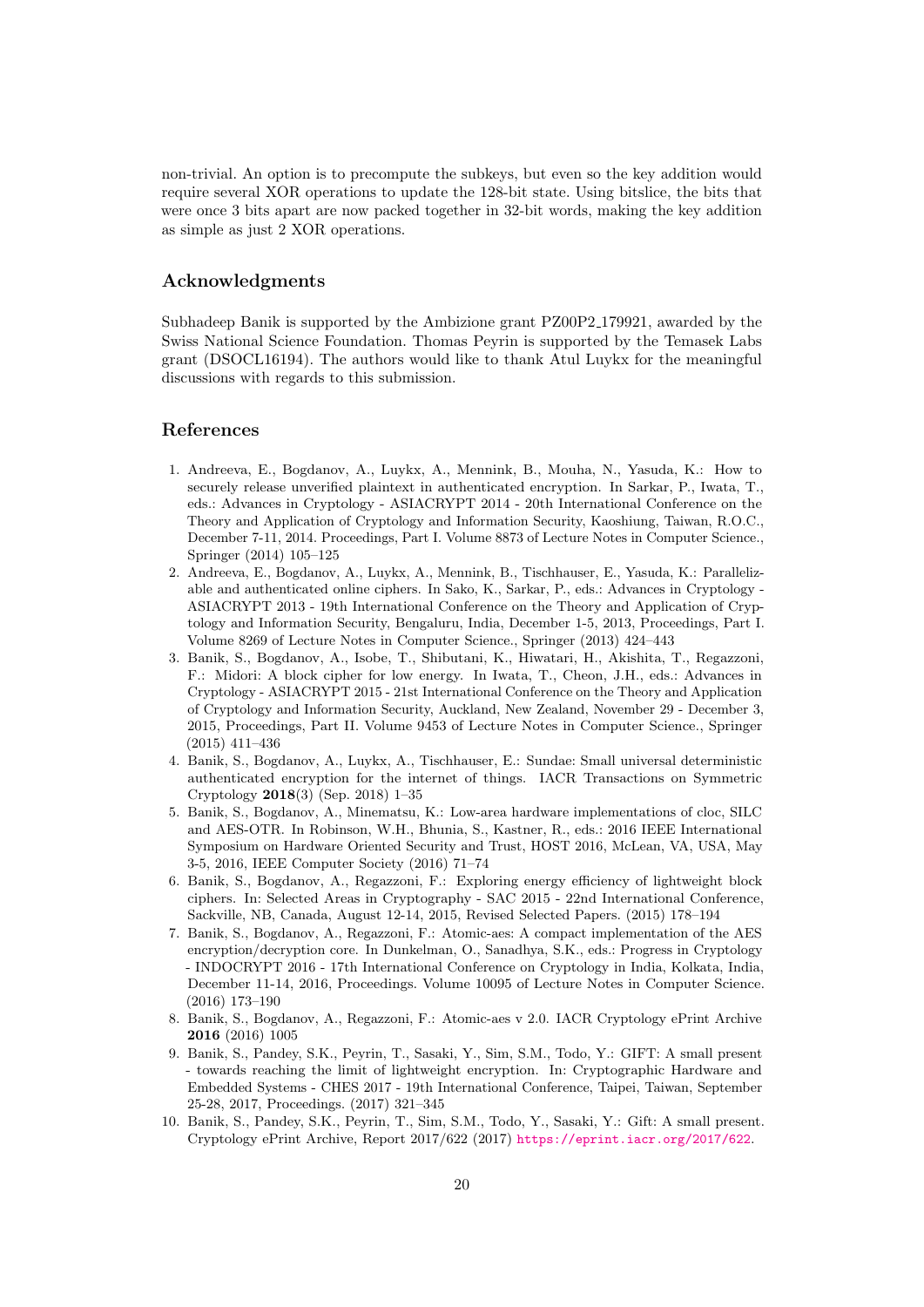- <span id="page-20-0"></span>11. Beierle, C., Jean, J., Kölbl, S., Leander, G., Moradi, A., Peyrin, T., Sasaki, Y., Sasdrich, P., Sim, S.M.: The SKINNY family of block ciphers and its low-latency variant MANTIS. In Robshaw, M., Katz, J., eds.: Advances in Cryptology - CRYPTO 2016 - 36th Annual International Cryptology Conference, Santa Barbara, CA, USA, August 14-18, 2016, Proceedings, Part II. Volume 9815 of Lecture Notes in Computer Science., Springer (2016) 123–153
- <span id="page-20-2"></span>12. Bellare, M., Rogaway, P., Wagner, D.: The EAX mode of operation. In Roy, B.K., Meier, W., eds.: Fast Software Encryption, 11th International Workshop, FSE 2004, Delhi, India, February 5-7, 2004, Revised Papers. Volume 3017 of Lecture Notes in Computer Science., Springer (2004) 389–407
- <span id="page-20-10"></span>13. Bogdanov, A., Knudsen, L.R., Leander, G., Paar, C., Poschmann, A., Robshaw, M.J.B., Seurin, Y., Vikkelsoe, C.: PRESENT: an ultra-lightweight block cipher. In Paillier, P., Verbauwhede, I., eds.: Cryptographic Hardware and Embedded Systems - CHES 2007, 9th International Workshop, Vienna, Austria, September 10-13, 2007, Proceedings. Volume 4727 of Lecture Notes in Computer Science., Springer (2007) 450–466
- <span id="page-20-7"></span>14. Bogdanov, A., Mendel, F., Regazzoni, F., Rijmen, V., Tischhauser, E.: ALE: aes-based lightweight authenticated encryption. In Moriai, S., ed.: Fast Software Encryption - 20th International Workshop, FSE 2013, Singapore, March 11-13, 2013. Revised Selected Papers. Volume 8424 of Lecture Notes in Computer Science., Springer (2013) 447–466
- <span id="page-20-1"></span>15. Cannière, C.D., Dunkelman, O., Knezevic, M.: KATAN and KTANTAN - A family of small and efficient hardware-oriented block ciphers. In Clavier, C., Gaj, K., eds.: Cryptographic Hardware and Embedded Systems - CHES 2009, 11th International Workshop, Lausanne, Switzerland, September 6-9, 2009, Proceedings. Volume 5747 of Lecture Notes in Computer Science., Springer (2009) 272–288
- <span id="page-20-4"></span>16. Chakraborti, A., Iwata, T., Minematsu, K., Nandi, M.: Blockcipher-based authenticated encryption: How small can we go? In Fischer, W., Homma, N., eds.: Cryptographic Hardware and Embedded Systems - CHES 2017 - 19th International Conference, Taipei, Taiwan, September 25-28, 2017, Proceedings. Lecture Notes in Computer Science, Springer (2017) 21 To appear.
- <span id="page-20-14"></span>17. Cid, C., Rechberger, C., eds.: Fast Software Encryption - 21st International Workshop, FSE 2014, London, UK, March 3-5, 2014. Revised Selected Papers. Volume 8540 of Lecture Notes in Computer Science., Springer (2015)
- <span id="page-20-9"></span>18. Daemen, J., Rijmen, V.: The Design of Rijndael: AES - The Advanced Encryption Standard. Information Security and Cryptography. Springer (2002)
- <span id="page-20-5"></span>19. Gueron, S., Lindell, Y.: GCM-SIV: full nonce misuse-resistant authenticated encryption at under one cycle per byte. In Ray, I., Li, N., Kruegel, C., eds.: Proceedings of the 22nd ACM SIGSAC Conference on Computer and Communications Security, Denver, CO, USA, October 12-6, 2015, ACM (2015) 109–119
- <span id="page-20-12"></span>20. Gupta, N., Jati, A., Chattopadhyay, A., Sanadhya, S.K., Chang, D.: Threshold implementations of GIFT: A trade-off analysis. IACR Cryptology ePrint Archive 2017 (2017) 1040
- <span id="page-20-3"></span>21. Iwata, T., Minematsu, K., Guo, J., Morioka, S.: CLOC: authenticated encryption for short input. [\[17\]](#page-20-14) 149–167
- <span id="page-20-13"></span>22. Kutzner, S., Nguyen, P.H., Poschmann, A., Wang, H.: On 3-share threshold implementations for 4-bit s-boxes. In: Constructive Side-Channel Analysis and Secure Design - 4th International Workshop, COSADE 2013, Paris, France, March 6-8, 2013, Revised Selected Papers. (2013) 99–113
- <span id="page-20-11"></span>23. Lara-Nino, C.A., Diaz-Perez, A., Morales-Sandoval, M.: Fpga-based assessment of midori and gift lightweight block ciphers. In: Information and Communications Security - 20th International Conference, ICICS 2018, Lille, France, October 29-31, 2018, Proceedings. (2018) 745–755
- <span id="page-20-8"></span>24. Luykx, A., Preneel, B., Tischhauser, E., Yasuda, K.: A MAC mode for lightweight block ciphers. In Peyrin, T., ed.: Fast Software Encryption - 23rd International Conference, FSE 2016, Bochum, Germany, March 20-23, 2016, Revised Selected Papers. Volume 9783 of Lecture Notes in Computer Science., Springer (2016) 43–59
- <span id="page-20-6"></span>25. Matsuda, S., Moriai, S.: Lightweight cryptography for the cloud: Exploit the power of bitslice implementation. In Prouff, E., Schaumont, P., eds.: Cryptographic Hardware and Embedded Systems - CHES 2012 - 14th International Workshop, Leuven, Belgium, September 9-12, 2012. Proceedings. Volume 7428 of Lecture Notes in Computer Science., Springer (2012) 408–425